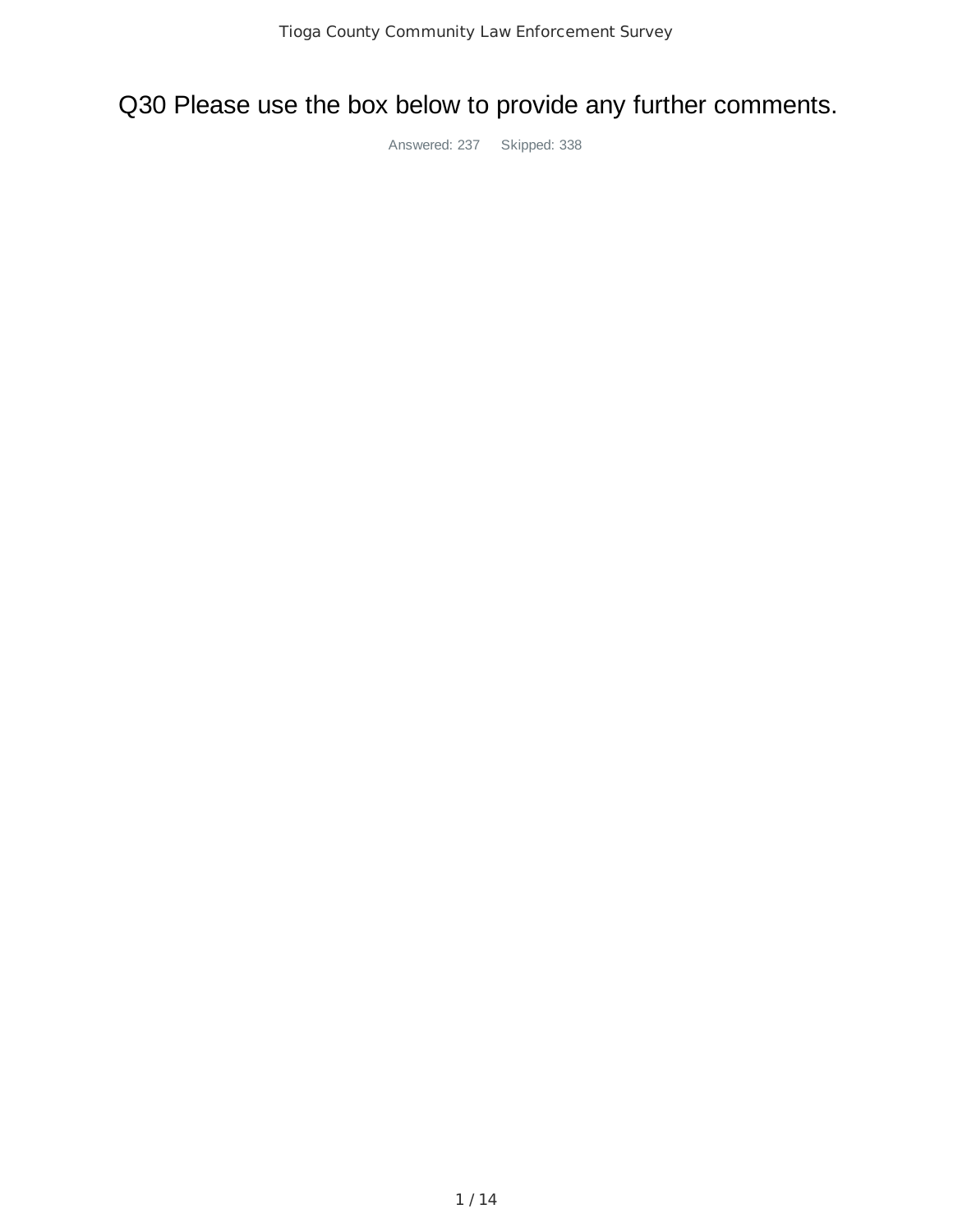| #              | <b>RESPONSES</b>                                                                                                                                                                                                                                                                                                                                                                                                                                                                                                                                                                                                                                                                                                                                                                                                                                                                                                                                                                                                                                                                                                                                                                                                                                                                                                                                                                                                                                                                                                                                                                                                                                                                                                                                                                                                                                                                                                                                                                                | <b>DATE</b>        |
|----------------|-------------------------------------------------------------------------------------------------------------------------------------------------------------------------------------------------------------------------------------------------------------------------------------------------------------------------------------------------------------------------------------------------------------------------------------------------------------------------------------------------------------------------------------------------------------------------------------------------------------------------------------------------------------------------------------------------------------------------------------------------------------------------------------------------------------------------------------------------------------------------------------------------------------------------------------------------------------------------------------------------------------------------------------------------------------------------------------------------------------------------------------------------------------------------------------------------------------------------------------------------------------------------------------------------------------------------------------------------------------------------------------------------------------------------------------------------------------------------------------------------------------------------------------------------------------------------------------------------------------------------------------------------------------------------------------------------------------------------------------------------------------------------------------------------------------------------------------------------------------------------------------------------------------------------------------------------------------------------------------------------|--------------------|
| 1              | On the whole, Tioga County Sheriff is dong a good job of keeping drugs and crime out of area.                                                                                                                                                                                                                                                                                                                                                                                                                                                                                                                                                                                                                                                                                                                                                                                                                                                                                                                                                                                                                                                                                                                                                                                                                                                                                                                                                                                                                                                                                                                                                                                                                                                                                                                                                                                                                                                                                                   | 12/7/2020 10:41 AM |
| 2              | I found this survey difficult to complete because there was no opportunity to indicate that I did<br>not have adequate information to respond to some of the questions.                                                                                                                                                                                                                                                                                                                                                                                                                                                                                                                                                                                                                                                                                                                                                                                                                                                                                                                                                                                                                                                                                                                                                                                                                                                                                                                                                                                                                                                                                                                                                                                                                                                                                                                                                                                                                         | 12/6/2020 1:21 PM  |
| 3              | When L.E.O. is asked directly for assistance with a safety issue that is a law, the response is<br>"We don't want to upset the public" is unacceptable and very irritating. I AM A MEMBER OF<br>THE PUBLIC and I AM ASKING FOR YOU TO ENFORCE THE LAW THAT DIRECTLY<br>AFFECTS THE ENTIRE COMMUNITY!!!! That is what the Sheriff and Deputies are sworn to<br>do along with the entire Legislation Body. It is no different then issuing traffic violations,<br>issuing/ arresting DWI/DUI, Domestic Violence, filing Child Abuse/Neglect incidents, etc. Not<br>addressing the COVID 19 violations and issues is like a Dr. not administrating a routine<br>vaccine to a child to prevent a life altering or life threatening illness because the child cries<br>when Dr. gives the the shot. Not addressing violations is like the parent that does not discipline<br>a child after continuous inappropriate behavior. Then after years of ignoring the bad behavior<br>the parent/guardian calls 911/Law Enforcement for assistance with a "Child out of control". If<br>people are not held accountable for their irresponsible behavior, it endangers the entire county<br>and community. When public is aware that there is increased surveillance for traffic violations,<br>majority of the drivers are extra cautious. Those that don't follow the laws, then they pay the<br>cost - BUT THE LAW ABIDING PUBLIC IS NOT PENALIZED. MEDICAL<br>CONDITION/DIEASE/PANDEMIC IS NOT A POLITICAL ISSUES - THESE LIFE<br>THREATENING & LIFE CHANGING DIEASE DOES NOT CARE ABOUT HOW YOU FEEL<br>ABOUT ANYTHING. We need to stay UNIFIED and more FORWARD. We appreciate living in<br>Tioga County. That is why we have lived our entire adult life in Tioga County. We have been<br>active in many volunteer and career in Tioga County. If anyone talks poorly of Tioga County or<br>NYS, we suggest they live somewhere else, then they would appreciate how good we have it<br>here in NYS. | 12/5/2020 6:03 PM  |
| 4              | The police shouldn't be asked to be mental health counselors, etc. They also always need<br>training in how to deescalate confrontations.                                                                                                                                                                                                                                                                                                                                                                                                                                                                                                                                                                                                                                                                                                                                                                                                                                                                                                                                                                                                                                                                                                                                                                                                                                                                                                                                                                                                                                                                                                                                                                                                                                                                                                                                                                                                                                                       | 12/4/2020 9:03 PM  |
| 5              | Don't take training monies away from emergency services - the county already has taken away<br>EMS training funding for classes and now are spending that money on a survey to help EMS?<br>Strange. Lets help our first responders and allow them to have good training - Police, EMS,<br>Fire, Etc. That is how you get work done.                                                                                                                                                                                                                                                                                                                                                                                                                                                                                                                                                                                                                                                                                                                                                                                                                                                                                                                                                                                                                                                                                                                                                                                                                                                                                                                                                                                                                                                                                                                                                                                                                                                            | 12/4/2020 8:24 PM  |
| 6              | <b>NA</b>                                                                                                                                                                                                                                                                                                                                                                                                                                                                                                                                                                                                                                                                                                                                                                                                                                                                                                                                                                                                                                                                                                                                                                                                                                                                                                                                                                                                                                                                                                                                                                                                                                                                                                                                                                                                                                                                                                                                                                                       | 12/4/2020 5:21 AM  |
| $\overline{7}$ | I appreciate having three police forces in Owego (local, county, and state).                                                                                                                                                                                                                                                                                                                                                                                                                                                                                                                                                                                                                                                                                                                                                                                                                                                                                                                                                                                                                                                                                                                                                                                                                                                                                                                                                                                                                                                                                                                                                                                                                                                                                                                                                                                                                                                                                                                    | 12/3/2020 2:42 PM  |
| 8              | Libertarians are anarchists. I will never vote for a Libertarian to be county sheriff. Firm but fair<br>requires us to live by guidelines, not to live by one of two extremes: "anything goes," as is<br>what I hear being said by Libertarians. "Law and order" dictatorial police state. Libertarians<br>cause people to move in the direction of dictatorial "law and order" and do not appear to<br>promote moderation in all things. It's tough to have moderation in all things, but it works. After<br>the passage of the Civil Rights Act of 1965, a person working at the U.S. Dept. of Justice said,<br>"peacemakers and those of moderation catch hell from both sides." That is why being<br>moderate is tough to do, but it does not change my position on seeking moderation in all<br>things.                                                                                                                                                                                                                                                                                                                                                                                                                                                                                                                                                                                                                                                                                                                                                                                                                                                                                                                                                                                                                                                                                                                                                                                    | 12/3/2020 9:23 AM  |
| 9              | Sheriff Department is Very Important for Our Area                                                                                                                                                                                                                                                                                                                                                                                                                                                                                                                                                                                                                                                                                                                                                                                                                                                                                                                                                                                                                                                                                                                                                                                                                                                                                                                                                                                                                                                                                                                                                                                                                                                                                                                                                                                                                                                                                                                                               | 12/2/2020 5:22 PM  |
| 10             | We know people who work in the TCSD, and even they tell us we are better off using the NYS<br>Police when we are victims of crime. When the employees themselves recognize the<br>shortcomings you know there is room for improvement. They and the people they serve all<br>deserve better. As an advocate for all of our emergency service workers I wish I had more<br>positive feedback about TCSD.                                                                                                                                                                                                                                                                                                                                                                                                                                                                                                                                                                                                                                                                                                                                                                                                                                                                                                                                                                                                                                                                                                                                                                                                                                                                                                                                                                                                                                                                                                                                                                                         | 12/2/2020 11:55 AM |
| 11             | I personally back every patrol officer, corrections and 911 operator full support. Thank you for<br>keeping us safe up on the highway and in town on calls. Without out you we couldnt do our job<br>either. With the current events in todays news we have to change and adapt and overcome<br>those hurddles and continue to provide that same level of care and safety as sworn to do so.<br>Just like us firefighters do, our training and certifications are always changing and renewing our<br>education and skills, to provide the best level of service as we intended to do and want. Again<br>thank you and keep safe!! God bless                                                                                                                                                                                                                                                                                                                                                                                                                                                                                                                                                                                                                                                                                                                                                                                                                                                                                                                                                                                                                                                                                                                                                                                                                                                                                                                                                    | 12/2/2020 3:53 AM  |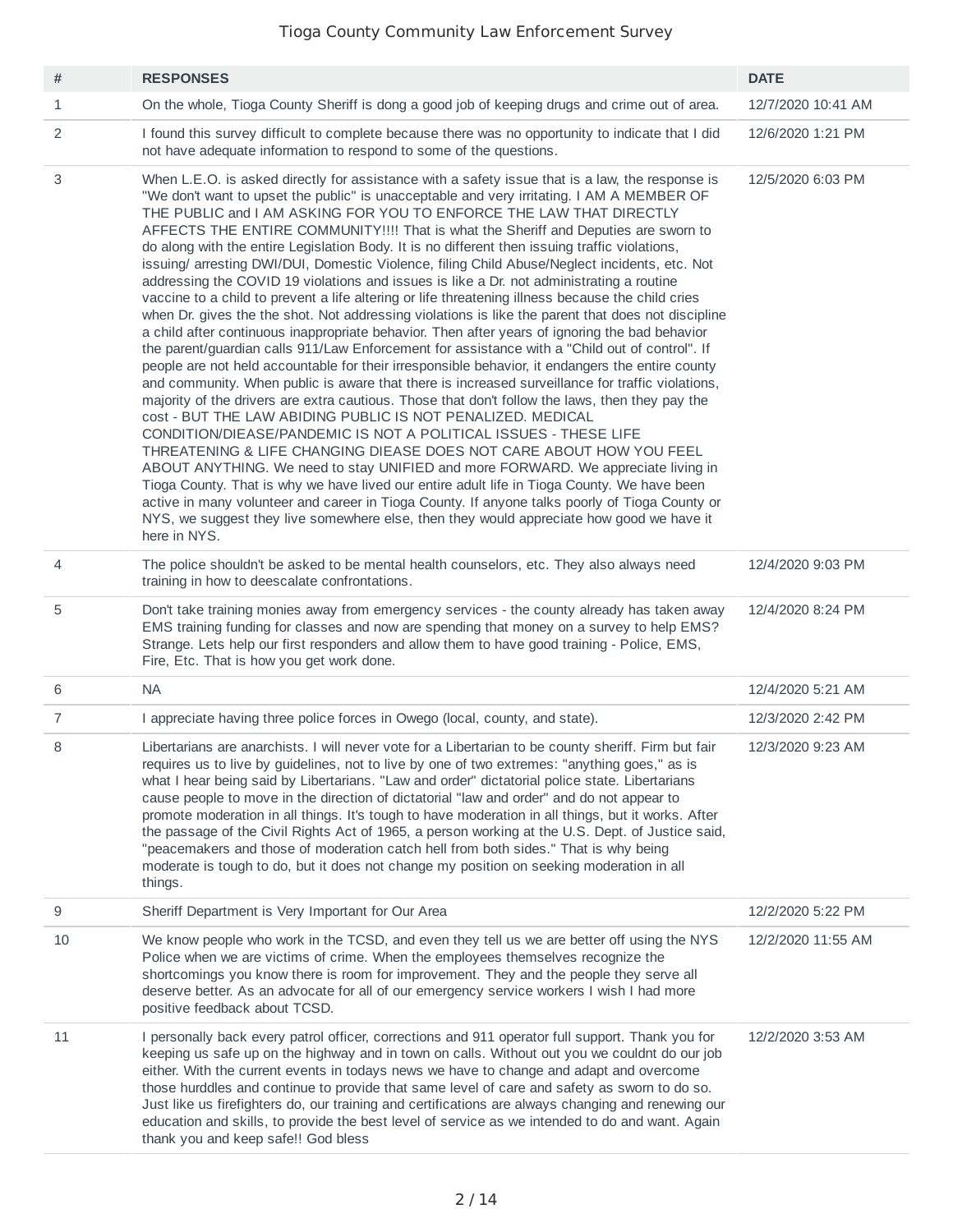| 12 | None                                                                                                                                                                                                                                                                                                                                                                                                                                                                                                                                                                                                                                                                                                                                                                                                                                                                                                                                                                                                                                                                                                                                                                                                                                                                                                                                                                                                                                        | 12/1/2020 8:54 PM  |
|----|---------------------------------------------------------------------------------------------------------------------------------------------------------------------------------------------------------------------------------------------------------------------------------------------------------------------------------------------------------------------------------------------------------------------------------------------------------------------------------------------------------------------------------------------------------------------------------------------------------------------------------------------------------------------------------------------------------------------------------------------------------------------------------------------------------------------------------------------------------------------------------------------------------------------------------------------------------------------------------------------------------------------------------------------------------------------------------------------------------------------------------------------------------------------------------------------------------------------------------------------------------------------------------------------------------------------------------------------------------------------------------------------------------------------------------------------|--------------------|
| 13 | I thank them for there service to our community                                                                                                                                                                                                                                                                                                                                                                                                                                                                                                                                                                                                                                                                                                                                                                                                                                                                                                                                                                                                                                                                                                                                                                                                                                                                                                                                                                                             | 12/1/2020 7:43 PM  |
| 14 | As civilians, all we can do is hope for is that the Sheriff, his support staff and the Deputies<br>themselves believe that protecting the public is the highest priority, even if it is from a co-<br>worker. The community unfortunately has no way to conduct integrity audits of sworn<br>personnel to verify the actions. There are no body cameras as in nearly every other<br>department, even Waverly. Civilians are though of as "complainers", and the position from<br>many departments is "if you think you could do a better jobapply" The dept I'm sure does a<br>fundamentally good job, however, the perception is that citizen input isn't really welcome<br>unless mandated.                                                                                                                                                                                                                                                                                                                                                                                                                                                                                                                                                                                                                                                                                                                                               | 12/1/2020 3:24 PM  |
| 15 | Question #24 did not provide for my answer. I have a high school diploma and 2 years of<br>college with no degree                                                                                                                                                                                                                                                                                                                                                                                                                                                                                                                                                                                                                                                                                                                                                                                                                                                                                                                                                                                                                                                                                                                                                                                                                                                                                                                           | 12/1/2020 12:55 PM |
| 16 | Lack of personal experience may detract from some of my answers                                                                                                                                                                                                                                                                                                                                                                                                                                                                                                                                                                                                                                                                                                                                                                                                                                                                                                                                                                                                                                                                                                                                                                                                                                                                                                                                                                             | 12/1/2020 9:20 AM  |
| 17 | Keep up the great work !!                                                                                                                                                                                                                                                                                                                                                                                                                                                                                                                                                                                                                                                                                                                                                                                                                                                                                                                                                                                                                                                                                                                                                                                                                                                                                                                                                                                                                   | 12/1/2020 7:50 AM  |
| 18 | If you're looking at the whole mental health and drunk and disorderly topic, it's not lew<br>enforcement's fault the state make ill informed policies such as the NYS mental hygiene law<br>specifically 9.41, and 22.09. Law enforcement is forced by NYS to drag these ppl to under<br>funded and under staffed hospitals and dump them where they are held against their will until<br>they're evaluated by cpep which can often take upwards of 12 hours where the majority of<br>people make a hollow statement out of pure emotions and are later released back on to the<br>street hating the police for following policy and the hospital for holding them against their will.<br>Policy 22.09 is worthless, dumping drunk and high individuals in emergency rooms, with the<br>9.41 patients, where they take up beds from real medical patients and individuals that actually<br>need medical attention or actually want to harm themselves, just so they can sober up. A<br>drunk tank at the local jail would solve a lot of issues. Often times these 22.09s assault<br>hospital staff and then are restrained and medicated where it all would have been avoided if the<br>intoxicated individuals were taken to some other location like a jail and held there with a<br>physician to release the individual when they were sober enough. I work at a hospital, I know, I<br>see how your mental hygiene law fails every day | 12/1/2020 1:55 AM  |
| 19 | In order for all police agencies to do their best they must have adequate funding and staffing -<br>anything less is a risk to the public, the officers and the overall stability of the community we<br>live in.                                                                                                                                                                                                                                                                                                                                                                                                                                                                                                                                                                                                                                                                                                                                                                                                                                                                                                                                                                                                                                                                                                                                                                                                                           | 11/30/2020 7:57 PM |
| 20 | N/A                                                                                                                                                                                                                                                                                                                                                                                                                                                                                                                                                                                                                                                                                                                                                                                                                                                                                                                                                                                                                                                                                                                                                                                                                                                                                                                                                                                                                                         | 11/30/2020 6:34 PM |
| 21 | TCSD has been an important resource for ENS. In face EMS could not function without them.<br>Please continue to fund TCSD alonfmd with EMS and fire departments. If not people could die<br>early                                                                                                                                                                                                                                                                                                                                                                                                                                                                                                                                                                                                                                                                                                                                                                                                                                                                                                                                                                                                                                                                                                                                                                                                                                           | 11/30/2020 5:33 PM |
| 22 | Fearful a devastating collision because Sheriff run through town at speeds near 80 we assume.<br>I participate/volunteer for community service but never have the Sheriff come and visit or help<br>with awareness.                                                                                                                                                                                                                                                                                                                                                                                                                                                                                                                                                                                                                                                                                                                                                                                                                                                                                                                                                                                                                                                                                                                                                                                                                         | 11/30/2020 5:14 PM |
| 23 | The police are not the problem. The criminals and people whom do not respect themselves or<br>anyone around them are the problem. See it for what it is. Don't break the law and you will<br>never have a problem.                                                                                                                                                                                                                                                                                                                                                                                                                                                                                                                                                                                                                                                                                                                                                                                                                                                                                                                                                                                                                                                                                                                                                                                                                          | 11/30/2020 3:37 PM |
| 24 | N/A                                                                                                                                                                                                                                                                                                                                                                                                                                                                                                                                                                                                                                                                                                                                                                                                                                                                                                                                                                                                                                                                                                                                                                                                                                                                                                                                                                                                                                         | 11/30/2020 3:15 PM |
| 25 | Give them credit for doing their job                                                                                                                                                                                                                                                                                                                                                                                                                                                                                                                                                                                                                                                                                                                                                                                                                                                                                                                                                                                                                                                                                                                                                                                                                                                                                                                                                                                                        | 11/30/2020 2:57 PM |
| 26 | Law enforcement is vital to our community. Police officers do a great job in our community and<br>shouldn't not be negatively impacted.                                                                                                                                                                                                                                                                                                                                                                                                                                                                                                                                                                                                                                                                                                                                                                                                                                                                                                                                                                                                                                                                                                                                                                                                                                                                                                     | 11/30/2020 2:34 PM |
| 27 | I'm pretty pro-police and overall, the agency does a decent job. Communications is a glaring<br>deficiency and is the face of the agency to the County. It needs major changes for the better.                                                                                                                                                                                                                                                                                                                                                                                                                                                                                                                                                                                                                                                                                                                                                                                                                                                                                                                                                                                                                                                                                                                                                                                                                                              | 11/30/2020 2:34 PM |
| 28 | Please don't defund our police                                                                                                                                                                                                                                                                                                                                                                                                                                                                                                                                                                                                                                                                                                                                                                                                                                                                                                                                                                                                                                                                                                                                                                                                                                                                                                                                                                                                              | 11/30/2020 2:30 PM |
| 29 | The Tioga county Sheriff's office has outstanding officers who are tolerant and professional to<br>the Tioga county residence. I applaud their commitment and dedication to the safekeeping of<br>Tioga's citizens.                                                                                                                                                                                                                                                                                                                                                                                                                                                                                                                                                                                                                                                                                                                                                                                                                                                                                                                                                                                                                                                                                                                                                                                                                         | 11/30/2020 2:27 PM |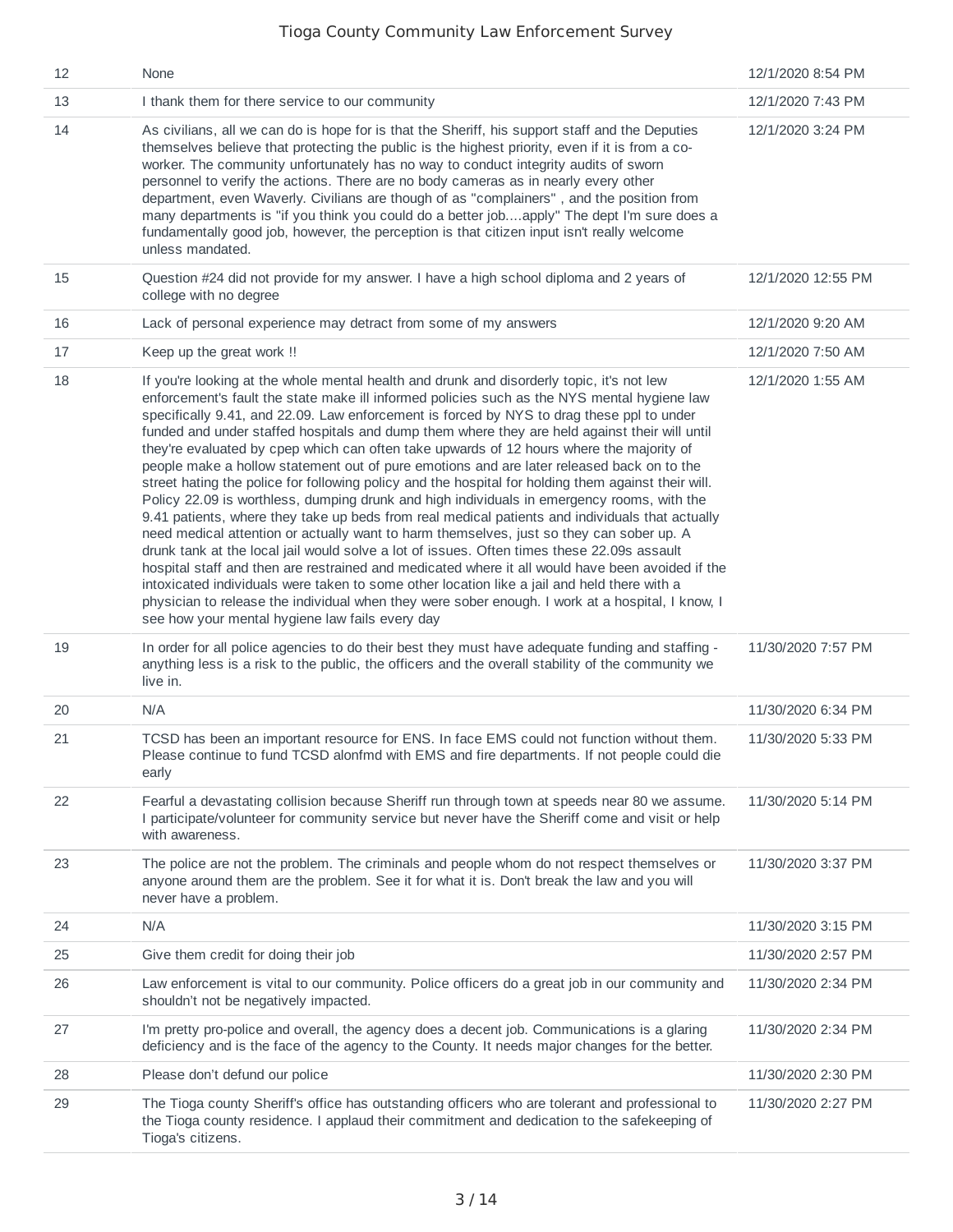| 30 | All people, regardless of race, creed, color MUST be treated fairly, equally. Need no bullies in<br>the police force.                                                                                                                                                                                                                                                                                                                                                                                             | 11/30/2020 2:05 PM  |
|----|-------------------------------------------------------------------------------------------------------------------------------------------------------------------------------------------------------------------------------------------------------------------------------------------------------------------------------------------------------------------------------------------------------------------------------------------------------------------------------------------------------------------|---------------------|
| 31 | The people need good law abiding law enforcement. Follow the constitution and keep people<br>safe. They are not above the law themselves. It is expensive to have law enforcement but is<br>needed. Defunding is not the answer. Different training is key to good law enforcement.                                                                                                                                                                                                                               | 11/30/2020 12:23 PM |
| 32 | N/A                                                                                                                                                                                                                                                                                                                                                                                                                                                                                                               | 11/30/2020 8:54 AM  |
| 33 | Thank you for all the good work you do.                                                                                                                                                                                                                                                                                                                                                                                                                                                                           | 11/30/2020 8:35 AM  |
| 34 | Know a lot of this is about race, but I think there's a problem with police treatment of women,<br>especially educated women.                                                                                                                                                                                                                                                                                                                                                                                     | 11/30/2020 7:38 AM  |
| 35 | If its anonymous then you should not ask for names not should it matter what race or language<br>I speak.                                                                                                                                                                                                                                                                                                                                                                                                         | 11/29/2020 4:01 PM  |
| 36 | No.                                                                                                                                                                                                                                                                                                                                                                                                                                                                                                               | 11/29/2020 1:07 PM  |
| 37 | I have called Tioga County Sherriff's Office at least 10 times for the same issue and its still<br>happening. It's not even a huge crime, but one day its will get someone hurt. Its speeding<br>drivers in multiple areas of Apalachin. There are several neighborhoods having an issue with<br>this and none of us are getting anywhere with calling the Sheriff's Office. Apalachin Creek,<br>Tioga Terrace and Noyes Echo all have this problem frequently. Refer to the Neighborhood App<br>for information. | 11/29/2020 9:25 AM  |
| 38 | Tioga County is SO close to being just right, but we can smell the freedoms from over the<br>border in Pennsylvania, so we're getting out while it's still allowed by King Cuomo.                                                                                                                                                                                                                                                                                                                                 | 11/28/2020 9:42 PM  |
| 39 | Dont defund our police                                                                                                                                                                                                                                                                                                                                                                                                                                                                                            | 11/28/2020 9:03 PM  |
| 40 | thank you for this opportunity                                                                                                                                                                                                                                                                                                                                                                                                                                                                                    | 11/28/2020 3:35 PM  |
| 41 | Keep up the great work!!!                                                                                                                                                                                                                                                                                                                                                                                                                                                                                         | 11/27/2020 11:30 PM |
| 42 | Term limit for sheriff is needed. Current staff needs to be weeded out (Moulton). They will<br>never cooperate in order to make the reforms needed.                                                                                                                                                                                                                                                                                                                                                               | 11/27/2020 4:51 PM  |
| 43 | Nothing further                                                                                                                                                                                                                                                                                                                                                                                                                                                                                                   | 11/27/2020 10:54 AM |
| 44 | I believe the Sheriffs Office does a wonderful job given their available resources. The deputies<br>should have tasers as an optional resource.                                                                                                                                                                                                                                                                                                                                                                   | 11/27/2020 8:28 AM  |
| 45 | N/A                                                                                                                                                                                                                                                                                                                                                                                                                                                                                                               | 11/27/2020 12:40 AM |
| 46 | I support the sheriffs department and am very concerned that this exercise is a ruse to take<br>away our protectors.                                                                                                                                                                                                                                                                                                                                                                                              | 11/26/2020 4:07 PM  |
| 47 | I feel this is ridiculous. They are trying to change things to help people that have done wrong.<br>Forgetting about the citizens that have been wronged and five nothing wrong.                                                                                                                                                                                                                                                                                                                                  | 11/26/2020 10:30 AM |
| 48 | none                                                                                                                                                                                                                                                                                                                                                                                                                                                                                                              | 11/26/2020 8:04 AM  |
| 49 | I am highly impressed with the work that the Tioga County Sheriff's Department is able to do<br>with the limited resources that they have. With funding dedicated towards the training and<br>infrastructure necessary to carry out a community policing model, I believe that all of Tioga<br>County will benefit from the increased quality of service from all the brave men and women<br>who lay their lives on the line every day.                                                                           | 11/25/2020 11:52 PM |
| 50 | Thank You to those who respond. No affiliation with 911 responders Continue to to treat<br>everyone the same and a majority of us will have your back                                                                                                                                                                                                                                                                                                                                                             | 11/25/2020 11:46 PM |
| 51 | Overall, I have a very high opinion of the staff of the Sheriff's Department, with no complaints<br>nor suggestions for areas needing improvement.                                                                                                                                                                                                                                                                                                                                                                | 11/25/2020 8:45 PM  |
| 52 | I have always had very positive interactions with the department. From pistol permit<br>applications, to those times when we have needed the assistance of a deputy. Most recently,<br>we were helped by Deputy Tiefenthaler. He was very professional, efficient and helpful.                                                                                                                                                                                                                                    | 11/25/2020 7:27 PM  |
| 53 | (1) Policing reform cannot be done in a vacuum. Effect on the entire emergency response<br>system must be considered. Other emergency responders (current (EMS, fire, utilities,<br>highway, etc) and perhaps new) should be wrapped in a comprehensive plan. (2) Other than for                                                                                                                                                                                                                                  | 11/25/2020 6:40 PM  |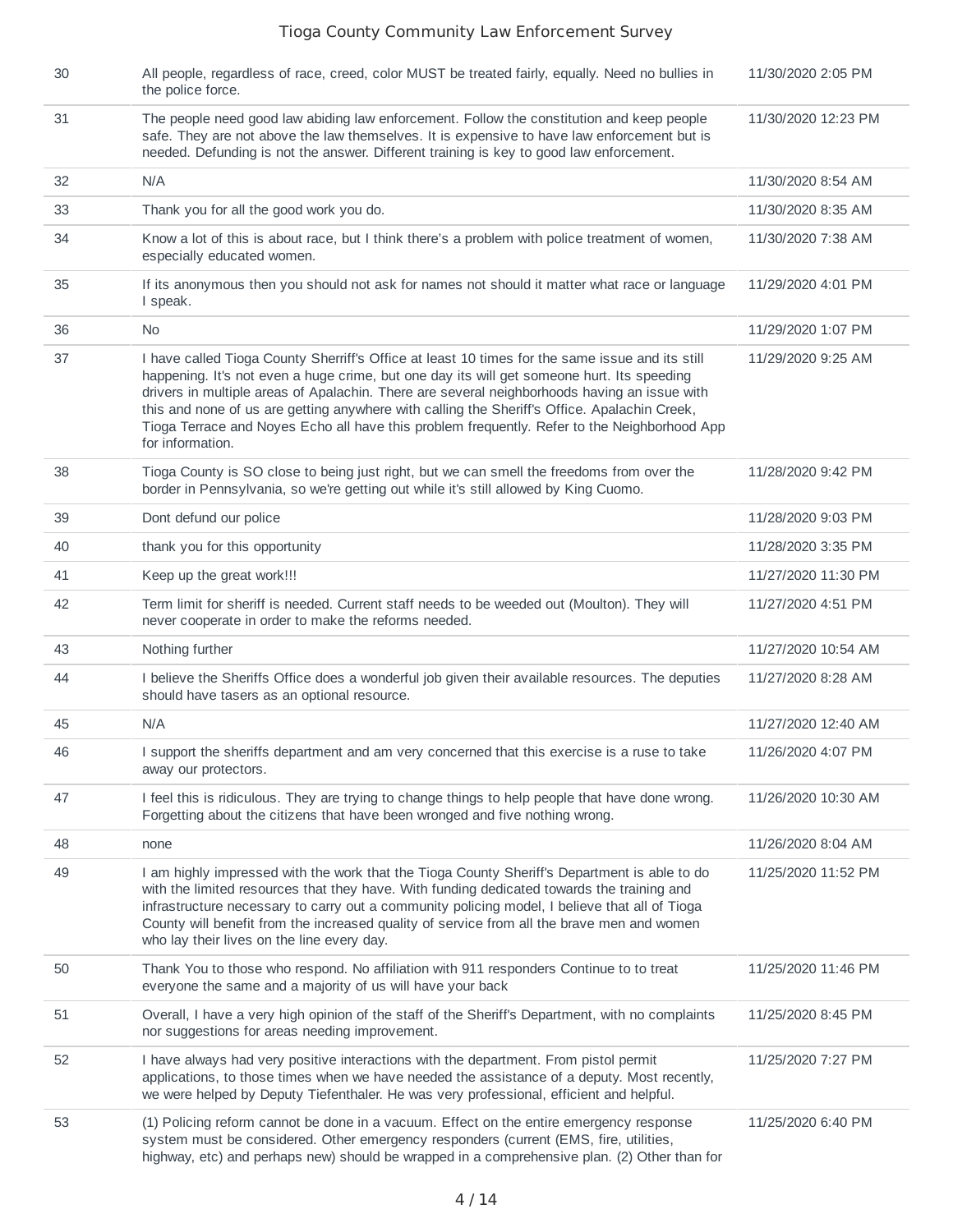providing a jail and civil judgement enforcement the County does not require a Sheriff's department. They are "nice to have functions" that the Sheriff's department provides other law enforcement activities. (3) The County has been "penny wise and pound foolish" in de-funding EMS training. Policing reform is likely to put a larger burden on EMS and Social Services. Not training first-responders (police, EMS, fire, etc.) is the equivalent of eating your seed corn.

|    | training first-responders (police, EMS, fire, etc.) is the equivalent of eating your seed corn.                                                                                                                                                                                                                                                                                                                                                                                                                                                                                                                                                                                                                                                                                                                                                                                                                                                                                                                                                                                                                                                                                                                                                                                                                                                                                                                                                                                                                                                                                                                                                                                                                                                                                                                                                                                                                                                                                                                                                                                                                                                                                                                                                                                                                                                                          |                     |
|----|--------------------------------------------------------------------------------------------------------------------------------------------------------------------------------------------------------------------------------------------------------------------------------------------------------------------------------------------------------------------------------------------------------------------------------------------------------------------------------------------------------------------------------------------------------------------------------------------------------------------------------------------------------------------------------------------------------------------------------------------------------------------------------------------------------------------------------------------------------------------------------------------------------------------------------------------------------------------------------------------------------------------------------------------------------------------------------------------------------------------------------------------------------------------------------------------------------------------------------------------------------------------------------------------------------------------------------------------------------------------------------------------------------------------------------------------------------------------------------------------------------------------------------------------------------------------------------------------------------------------------------------------------------------------------------------------------------------------------------------------------------------------------------------------------------------------------------------------------------------------------------------------------------------------------------------------------------------------------------------------------------------------------------------------------------------------------------------------------------------------------------------------------------------------------------------------------------------------------------------------------------------------------------------------------------------------------------------------------------------------------|---------------------|
| 54 | If you do make budget cuts to law enforcement please use that money to fund EMS education<br>in the county. Volunteer fire and EMS agencies are already struggling with membership and<br>crewing calls (look at Owego EMS). So why make it harder for those who do join to get<br>medical training to help serve their community. When it comes to responding to mental health<br>or overdose calls I believe there should be a dual response with both law enforcement and<br>EMS. But for the simple psychiatric call if there is no underlying medical condition then EMS<br>should not be needed for transport.                                                                                                                                                                                                                                                                                                                                                                                                                                                                                                                                                                                                                                                                                                                                                                                                                                                                                                                                                                                                                                                                                                                                                                                                                                                                                                                                                                                                                                                                                                                                                                                                                                                                                                                                                     | 11/25/2020 4:55 PM  |
| 55 | Please do not defunded the police like you have defunded EMS training. The police could use<br>some additional training in handling mental ill and OD patients. They can be a challenge for<br>Police and EMS personnel.                                                                                                                                                                                                                                                                                                                                                                                                                                                                                                                                                                                                                                                                                                                                                                                                                                                                                                                                                                                                                                                                                                                                                                                                                                                                                                                                                                                                                                                                                                                                                                                                                                                                                                                                                                                                                                                                                                                                                                                                                                                                                                                                                 | 11/25/2020 4:27 PM  |
| 56 | I have been on probation with Tioga county for a Driving without a license ticket for a little over<br>the year, and have had to show up every two weeks, 30 miles away, with travel being a major<br>problem for me. I'm am disabled after a car crash that almost took my life. Since being on<br>probation with Tioga county, I have had my disability questioned and mocked many times, only<br>because they don't understand it, and have never attempted to. Every time I have spoken up<br>tried defended myself during poor treatment by officers, I'm immediately shut down, and get<br>threatened with a mental health evaluation. I'm treated like a child who dare not speak up for<br>themselves while being belittled. The way these officers have treated me have added to my<br>issues by causing SEVERE depression which I'm now under the care of a doctor for. I was<br>also FORCED to have my girlfriend sign an unlawful affidavit promising to not let me drive her<br>vehicle, or face criminal charges. This affidavit was in no part part of my probation conditions,<br>and each time it came up, the probation officer lied MULTIPLE times about laws that required<br>her to sign it, every time being a new law, and a new reason. After each encounter I myself<br>researched it, talked to a lawyer, and found that they were outright lying to get me to sign it.<br>Finally after threatening me and my family with removing me from the household, by deeming<br>it an unsafe living environment, just because I had access to a vehicle that I had never driven,<br>I signed it just to avoid any issues for my daughter, whom would destroyed if anything like that<br>were to happen. The only reason I didn't/couldn't pursue legal actions defending myself in this<br>situation, is because I still owe the lawyer money from the original case, and cannot pay in full<br>until my disability kicks in. The reason for me including this, is due to the fact of how many<br>times the officers STRAIGHT UP LIED to me about the law, and threatening to have me<br>removed from my family if I didn't have my girlfriend of 20 years, who has never commited a<br>crime, sign and unlawful legal document. THIS is the problem with law enforcement in 2020.<br>THIS is the reason I'm receiving this survey. Thank you - Chris | 11/25/2020 3:42 PM  |
| 57 | Please do not defund Emergency services like they defunded EMS training in the county. We<br>need all the help we can get with the increasing emergency call in the county.                                                                                                                                                                                                                                                                                                                                                                                                                                                                                                                                                                                                                                                                                                                                                                                                                                                                                                                                                                                                                                                                                                                                                                                                                                                                                                                                                                                                                                                                                                                                                                                                                                                                                                                                                                                                                                                                                                                                                                                                                                                                                                                                                                                              | 11/25/2020 3:14 PM  |
| 58 | I believe they do a very good job                                                                                                                                                                                                                                                                                                                                                                                                                                                                                                                                                                                                                                                                                                                                                                                                                                                                                                                                                                                                                                                                                                                                                                                                                                                                                                                                                                                                                                                                                                                                                                                                                                                                                                                                                                                                                                                                                                                                                                                                                                                                                                                                                                                                                                                                                                                                        | 11/25/2020 2:51 PM  |
| 59 | Keep up the good work                                                                                                                                                                                                                                                                                                                                                                                                                                                                                                                                                                                                                                                                                                                                                                                                                                                                                                                                                                                                                                                                                                                                                                                                                                                                                                                                                                                                                                                                                                                                                                                                                                                                                                                                                                                                                                                                                                                                                                                                                                                                                                                                                                                                                                                                                                                                                    | 11/25/2020 2:43 PM  |
| 60 | I believe the Sheriffs Office does a wonderful job given their available resources. The deputies<br>should have tasers as an optional resource.                                                                                                                                                                                                                                                                                                                                                                                                                                                                                                                                                                                                                                                                                                                                                                                                                                                                                                                                                                                                                                                                                                                                                                                                                                                                                                                                                                                                                                                                                                                                                                                                                                                                                                                                                                                                                                                                                                                                                                                                                                                                                                                                                                                                                          | 11/25/2020 2:31 PM  |
| 61 | I appreciate all the hard work the police do and I hope they get all the respect and the funding<br>they deserve and desperately need.                                                                                                                                                                                                                                                                                                                                                                                                                                                                                                                                                                                                                                                                                                                                                                                                                                                                                                                                                                                                                                                                                                                                                                                                                                                                                                                                                                                                                                                                                                                                                                                                                                                                                                                                                                                                                                                                                                                                                                                                                                                                                                                                                                                                                                   | 11/25/2020 1:34 PM  |
| 62 | From my limited experience with the Sheriffs Office, I believe they are doing an outstanding<br>job and are fair. I have no complaints. Thank you!                                                                                                                                                                                                                                                                                                                                                                                                                                                                                                                                                                                                                                                                                                                                                                                                                                                                                                                                                                                                                                                                                                                                                                                                                                                                                                                                                                                                                                                                                                                                                                                                                                                                                                                                                                                                                                                                                                                                                                                                                                                                                                                                                                                                                       | 11/25/2020 1:23 PM  |
| 63 | I believe we need the Tioga County Sherriff's. We need the protection they give us, not only<br>from a first responder side but as a community.                                                                                                                                                                                                                                                                                                                                                                                                                                                                                                                                                                                                                                                                                                                                                                                                                                                                                                                                                                                                                                                                                                                                                                                                                                                                                                                                                                                                                                                                                                                                                                                                                                                                                                                                                                                                                                                                                                                                                                                                                                                                                                                                                                                                                          | 11/25/2020 12:46 PM |
| 64 | I don't know how the sheriff's office handles mental health crisis or people with developmental<br>disabilities. My 11 year old son is autistic and I'm fearful that as he gets older if the police<br>aren't educated on things like autism that he can become a statistic. I'd like to know they get<br>training in that area.                                                                                                                                                                                                                                                                                                                                                                                                                                                                                                                                                                                                                                                                                                                                                                                                                                                                                                                                                                                                                                                                                                                                                                                                                                                                                                                                                                                                                                                                                                                                                                                                                                                                                                                                                                                                                                                                                                                                                                                                                                         | 11/25/2020 12:33 PM |
| 65 | They are doing an fine job and could receive better training with a larger budget.                                                                                                                                                                                                                                                                                                                                                                                                                                                                                                                                                                                                                                                                                                                                                                                                                                                                                                                                                                                                                                                                                                                                                                                                                                                                                                                                                                                                                                                                                                                                                                                                                                                                                                                                                                                                                                                                                                                                                                                                                                                                                                                                                                                                                                                                                       | 11/25/2020 12:27 PM |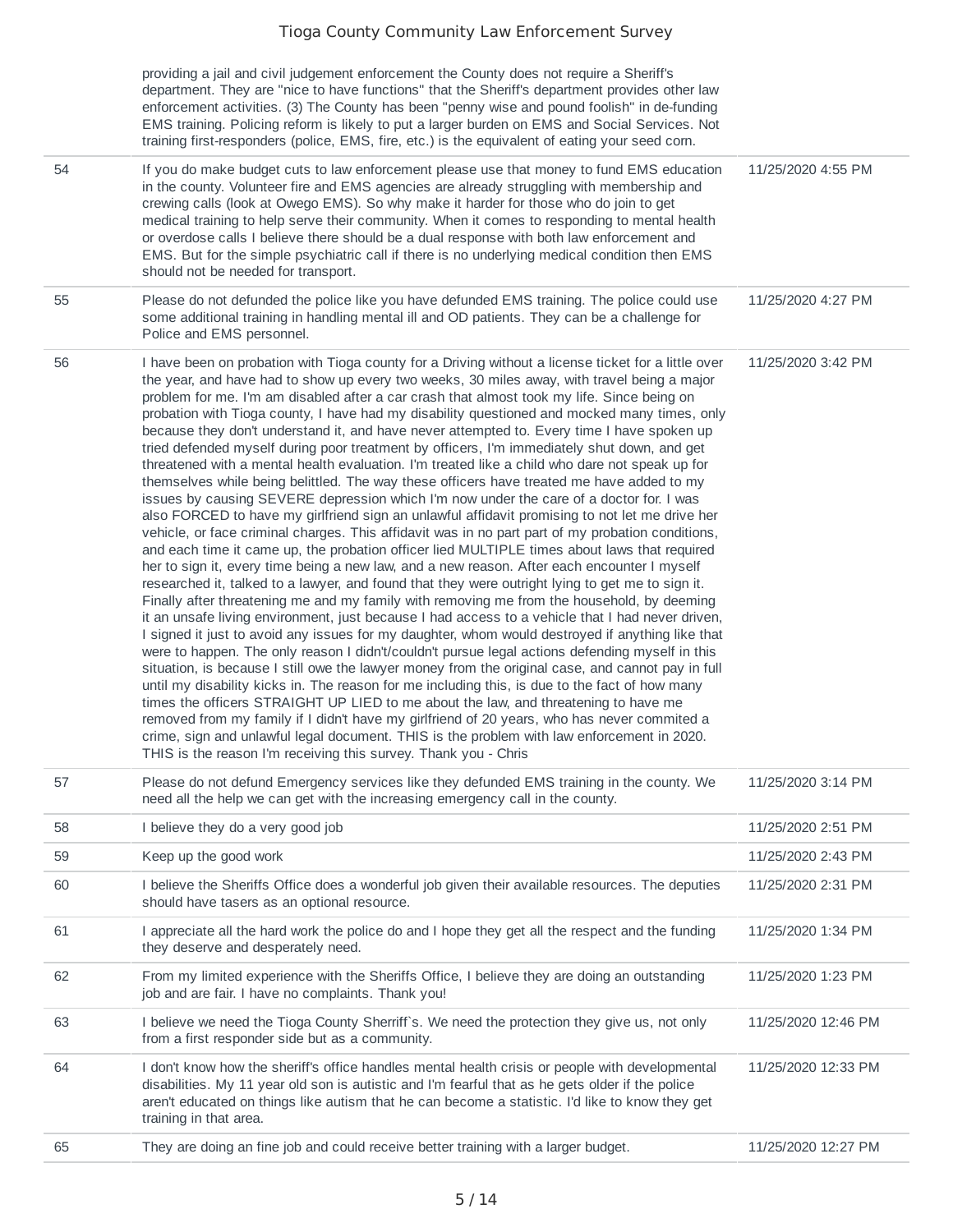| 66 | Don't defund the police like you have defunded the EMS budget for Tioga County.                                                                                                                                                                                                                                                                                                                                                                                                                                                                                           | 11/25/2020 12:24 PM |
|----|---------------------------------------------------------------------------------------------------------------------------------------------------------------------------------------------------------------------------------------------------------------------------------------------------------------------------------------------------------------------------------------------------------------------------------------------------------------------------------------------------------------------------------------------------------------------------|---------------------|
| 67 | Continue with the great service                                                                                                                                                                                                                                                                                                                                                                                                                                                                                                                                           | 11/25/2020 11:46 AM |
| 68 | Nothing further                                                                                                                                                                                                                                                                                                                                                                                                                                                                                                                                                           | 11/25/2020 10:59 AM |
| 69 | I believe that law enforcement has been weakened by the present political and social climate.<br>Law enforcement officers should be respected.                                                                                                                                                                                                                                                                                                                                                                                                                            | 11/25/2020 9:37 AM  |
| 70 | With the exception of the NYS troopers, I believe our local police departments are fair, hard<br>working and conscientious in their jobs.                                                                                                                                                                                                                                                                                                                                                                                                                                 | 11/25/2020 6:20 AM  |
| 71 | n/a                                                                                                                                                                                                                                                                                                                                                                                                                                                                                                                                                                       | 11/25/2020 5:26 AM  |
| 72 | I wish to thank all of the Tioga County Sheriff's department staff for their service and<br>dedication during these trying times. Thank you                                                                                                                                                                                                                                                                                                                                                                                                                               | 11/25/2020 3:32 AM  |
| 73 | I've lived here close to 50 yrs in an integrated community that has had black men serving as<br>chief of police, village mayor, county coroner, deputy director of emergency services, and other<br>roles of leadership. My child's class president was a young woman of color. As far as I'm<br>aware, we have not had racial inequality here, that's not who we are! Re: Sheriff's dept, they're<br>a fine group of professionals in the many contacts I've had during fire/ems incidents. Iraina and<br>her BLM/Equality group need to stop trying to stir up trouble. | 11/25/2020 12:06 AM |
| 74 | Ive said what needed to be said                                                                                                                                                                                                                                                                                                                                                                                                                                                                                                                                           | 11/24/2020 9:25 PM  |
| 75 | I wish that there was a way the police offices and family's could get together with people in the<br>community and get to know each other so kids would not be afraid because some adults don't<br>know how to act                                                                                                                                                                                                                                                                                                                                                        | 11/24/2020 8:37 PM  |
| 76 | Keep striving to help people of different backgrounds. That's done through education and<br>working with other groups to achieve goodwill with everyone.                                                                                                                                                                                                                                                                                                                                                                                                                  | 11/24/2020 8:13 PM  |
| 77 | I am completely satisfied with the Tioga County Sheriffs Department, it's sheriff and deputies                                                                                                                                                                                                                                                                                                                                                                                                                                                                            | 11/24/2020 8:09 PM  |
| 78 | We are the parents of a special needs adult child and I do think if I ever needed the Sheriff<br>they would be there. I hope they would be trained to work with young adults with Autism<br>because communication skills vary widely in this population.                                                                                                                                                                                                                                                                                                                  | 11/24/2020 8:04 PM  |
| 79 | Better keep my mouth shut nothing that my ethnic background can say that won't be taken<br>the wrong way!!                                                                                                                                                                                                                                                                                                                                                                                                                                                                | 11/24/2020 7:36 PM  |
| 80 | There is a problem with drugs in this area maybe in part to unemployment and lack of<br>activities, clubs, events for young people to participate in.                                                                                                                                                                                                                                                                                                                                                                                                                     | 11/24/2020 6:33 PM  |
| 81 | Thanks for the opportunity to to do the survey.                                                                                                                                                                                                                                                                                                                                                                                                                                                                                                                           | 11/24/2020 6:26 PM  |
| 82 | Thank you to the brave men and woman who work daily to keep us safe from crime. Especially<br>those who must work in areas where police are not respected and where criminals have more<br>rights than law abiding citizens. In my opinion, "All Lives Matter" unless you break the law<br>then, you forfeit the right to be treated in a kind and compassionate matter! God Bless<br>America and our heroes!                                                                                                                                                             | 11/24/2020 6:15 PM  |
| 83 | The police need nothing changed in terms of reform, if anything they need more officers on the<br>streets to combat the BS that is being lashed out at them. we need to retrain the public and<br>our children not the police, they are not the problem, the public and politicians are the problem.                                                                                                                                                                                                                                                                      | 11/24/2020 6:11 PM  |
| 84 | I support continued and increased funding for our police departments and additional<br>training/education. We may need additional social services, but not at the expense of police<br>budgets.                                                                                                                                                                                                                                                                                                                                                                           | 11/24/2020 6:00 PM  |
| 85 | We need more state police in the area                                                                                                                                                                                                                                                                                                                                                                                                                                                                                                                                     | 11/24/2020 5:50 PM  |
| 86 | I would be willing to serve on a committee if needed                                                                                                                                                                                                                                                                                                                                                                                                                                                                                                                      | 11/24/2020 5:21 PM  |
| 87 | I live in the Village of Waverly which has it's own police department so I have little contact with<br>the Sheriff's Department. I am responding based on what others have commented on.                                                                                                                                                                                                                                                                                                                                                                                  | 11/24/2020 4:19 PM  |
| 88 | I support the men and women in blue! I am glad they are there to provide proper protection to<br>my family and friends!                                                                                                                                                                                                                                                                                                                                                                                                                                                   | 11/24/2020 4:18 PM  |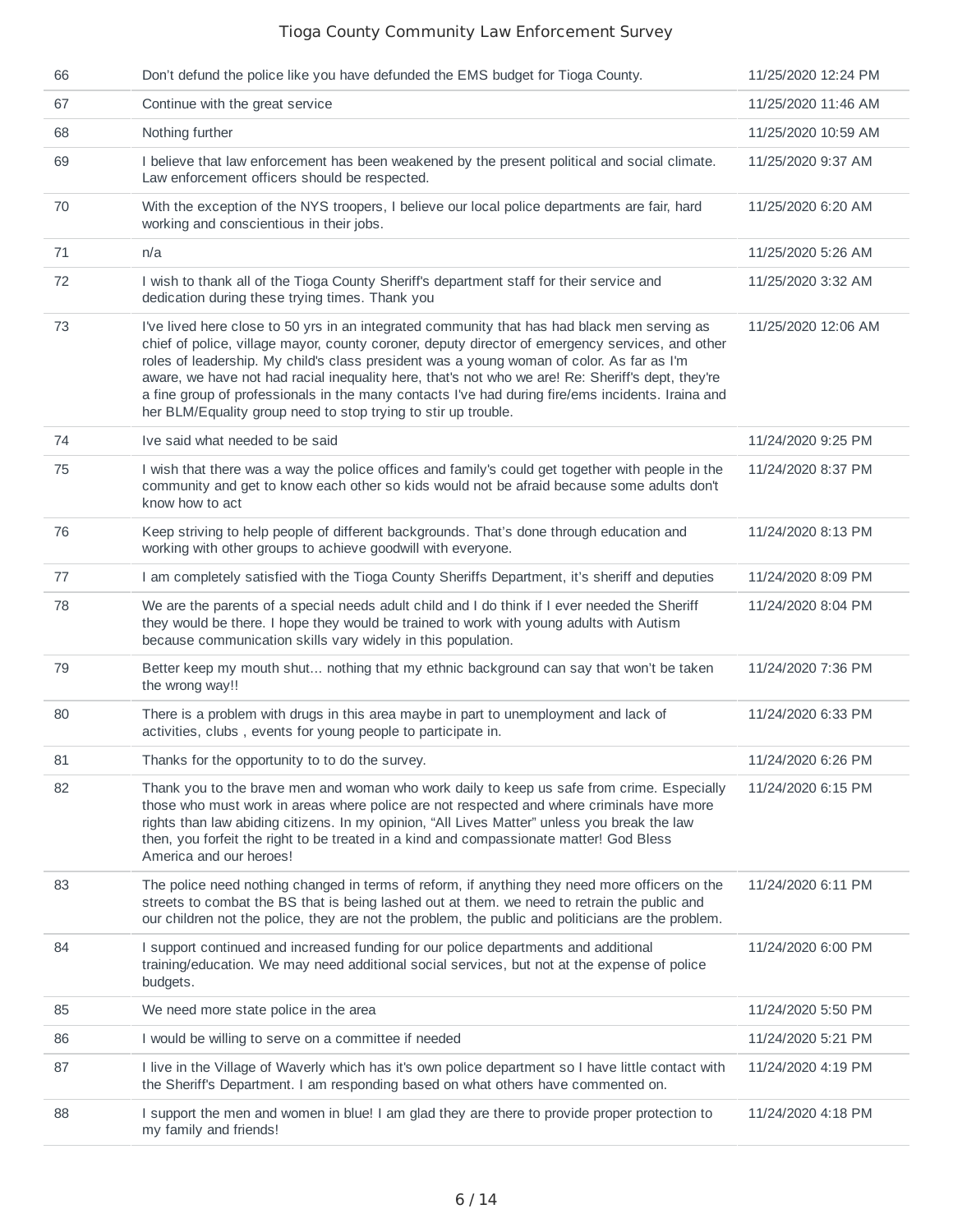| 89  | Tioga County police should not be using their personal phones or, if applicable, work phones<br>for any type of entertainment or personal communication while on the clock.                                                                                                                                                                                                                                                                                                                                                                        | 11/24/2020 4:10 PM  |
|-----|----------------------------------------------------------------------------------------------------------------------------------------------------------------------------------------------------------------------------------------------------------------------------------------------------------------------------------------------------------------------------------------------------------------------------------------------------------------------------------------------------------------------------------------------------|---------------------|
| 90  | Thank you for all you do, it's very appreciated                                                                                                                                                                                                                                                                                                                                                                                                                                                                                                    | 11/24/2020 3:48 PM  |
| 91  | In my $20 +$ years in a local volunteer organization we have seem to have a good working<br>relationship with the road patrol. There has been a big change in the officers who have retired<br>to the new younger team who work good together.                                                                                                                                                                                                                                                                                                     | 11/24/2020 3:32 PM  |
| 92  | I don't believe there is much to change about our local sheriff department. They're always<br>respectful and understanding in any situation I've ever been involved with them in. I don't<br>believe they judge anyone base on race or orientation. We are all equal and I feel that we the<br>people of Tioga County would seek a different sheriff if there were issues. Gary and his staff<br>from the call center, public information, corrections, and patrol officers need to be credited for<br>there commitment to our community's safety. | 11/24/2020 3:01 PM  |
| 93  | Thank You for the opportunity to input answers                                                                                                                                                                                                                                                                                                                                                                                                                                                                                                     | 11/24/2020 2:56 PM  |
| 94  | I am very dismayed that our Sheriff has chosen a social media platform to be partisan with<br>regard to supporting our governor during this pandemic.                                                                                                                                                                                                                                                                                                                                                                                              | 11/24/2020 2:36 PM  |
| 95  | I wish you good luck in garnering beneficial thoughts and opinions.                                                                                                                                                                                                                                                                                                                                                                                                                                                                                | 11/24/2020 2:00 PM  |
| 96  | As for the mental health response questions I believe their response depends. Someone in a<br>mental health situation may need health care, however if they are a danger to themselves or<br>others, law enforcement should be there as well as medical response.                                                                                                                                                                                                                                                                                  | 11/24/2020 1:31 PM  |
| 97  | Follow up to questions 13 and 14: In those situations, I think police should be sent only if the<br>individual poses a physical threat to others. I think a social worker or health professional<br>should be sent in any such case, someone who is qualified to handle a mental health or<br>addiction crisis; I do not know if police officers would be qualified other than to help<br>moderate/monitor the situation for a potentially violent person, but I am not familiar with all the<br>training police officers go through.              | 11/24/2020 12:41 PM |
| 98  | The defend the police bandwagon is a joke. Only criminals want to defend the police. George<br>Floyd resisted arrest , fought with police and died due to his drug abuse. Dont destroy our<br>community because of liberal lies and people that hate law and order.                                                                                                                                                                                                                                                                                | 11/24/2020 12:39 PM |
| 99  | I think the no bail thing was the dumbest thing to come out of Albany. I can't imagine what this<br>does for Deputy moralewe are lucky to have the sheriff we have.                                                                                                                                                                                                                                                                                                                                                                                | 11/24/2020 12:37 PM |
| 100 | I am the parent of mixed race children and am very concerned about the police treatment of<br>minorities. I have been a witnessed too many time minorities being mistreated by the police.<br>This needs to change now.                                                                                                                                                                                                                                                                                                                            | 11/24/2020 12:21 PM |
| 101 | As for police responding to mental health/drug issues, I agree that the presence of other<br>professionals might be more appropriate, but these other professionals require that the scene<br>be made safe and kept safe while they do their work.                                                                                                                                                                                                                                                                                                 | 11/24/2020 12:18 PM |
| 102 | Wish I could give phone scammers your phone number to call. <sup>[]</sup>                                                                                                                                                                                                                                                                                                                                                                                                                                                                          | 11/24/2020 12:17 PM |
| 103 | Considering the question about dealing with citizens experiencing some form of emotional<br>distress, overdose, etc, a deputy seems ill prepared to handle the situation by themselves. A<br>health care profession should be rolling with the deputy on that type of call. The deputy can<br>handle site security and communications while the health care professional deals with the<br>citizen.                                                                                                                                                | 11/24/2020 12:16 PM |
| 104 | The Sherriff has the right and ability to fly any flag he wants. When he has a Donald Trump<br>flag on his house he says to everyone that he is, at best willing to ignore the racism of Donald<br>Trump and at worst guilty of that racism himself.                                                                                                                                                                                                                                                                                               | 11/24/2020 12:15 PM |
| 105 | Help victims. At least listen.                                                                                                                                                                                                                                                                                                                                                                                                                                                                                                                     | 11/24/2020 12:05 PM |
| 106 | N/A                                                                                                                                                                                                                                                                                                                                                                                                                                                                                                                                                | 11/24/2020 12:02 PM |
| 107 | Keep up the good work.                                                                                                                                                                                                                                                                                                                                                                                                                                                                                                                             | 11/24/2020 11:41 AM |
| 108 | I believe that the Sheriff's department should retain the same amount of allocated money. I<br>also believe that Social Workers are very important in our community and that NYS should                                                                                                                                                                                                                                                                                                                                                            | 11/24/2020 11:24 AM |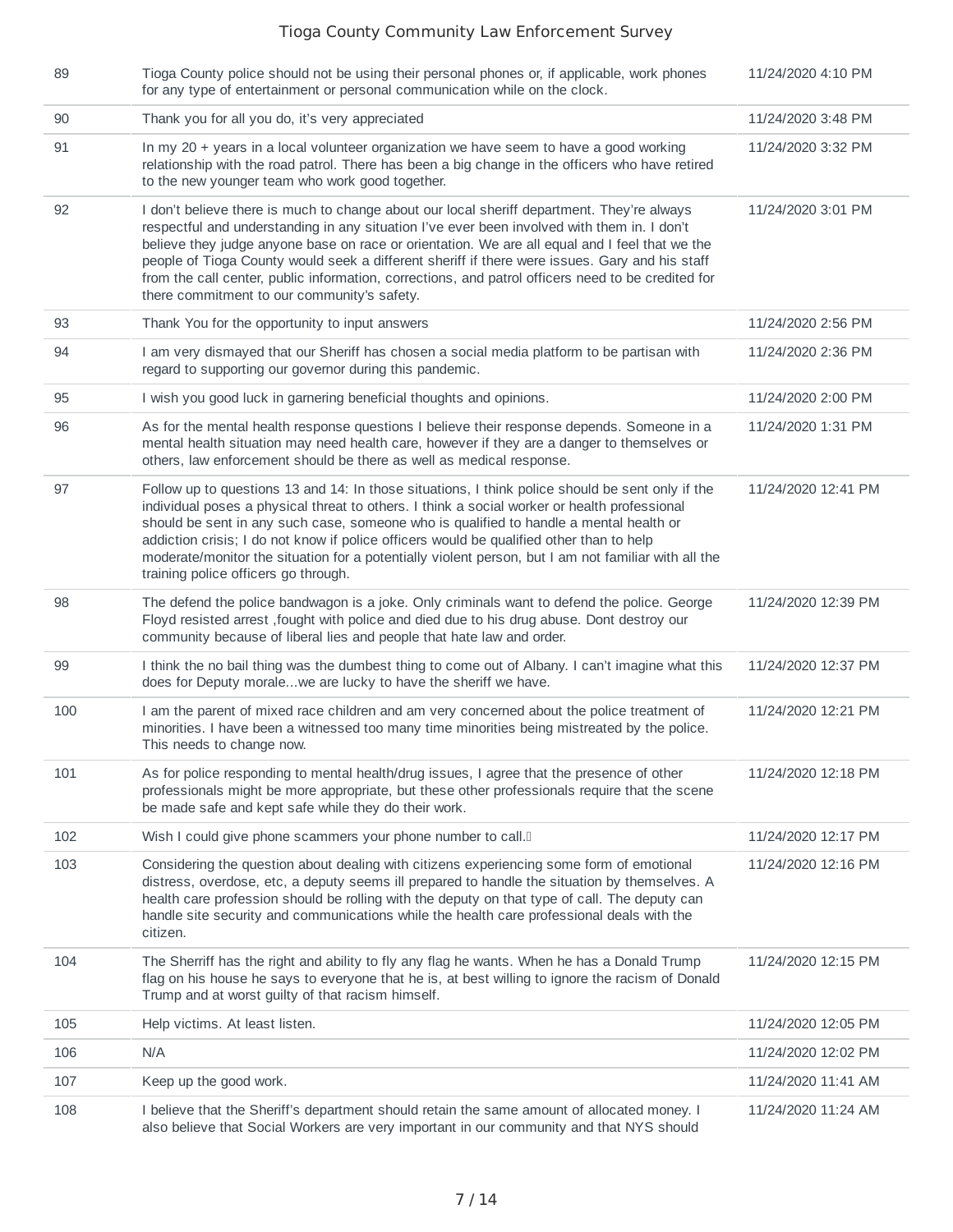allocate more money so that our Police Department and Social Workers may work together in certain situations.

| 109 | Do not defund our police agencies ! Do not release criminals because they can't afford bail !!!                                                                                                                                                                                                                                                                                                                                                                                                                                                                                                                                                                                                                                                                                                                                                                                                                     | 11/24/2020 11:20 AM |
|-----|---------------------------------------------------------------------------------------------------------------------------------------------------------------------------------------------------------------------------------------------------------------------------------------------------------------------------------------------------------------------------------------------------------------------------------------------------------------------------------------------------------------------------------------------------------------------------------------------------------------------------------------------------------------------------------------------------------------------------------------------------------------------------------------------------------------------------------------------------------------------------------------------------------------------|---------------------|
| 110 | Police are under paid and under trained. We as a community and the police officers serving us<br>deserve better. More fire power will not improve issues however officers put their lives at risk<br>and need protection. Education is key for not just the police but members of the community.                                                                                                                                                                                                                                                                                                                                                                                                                                                                                                                                                                                                                    | 11/24/2020 11:18 AM |
| 111 | I think that there should also be a some reflection and work to improve how the community<br>responds to law enforcement officers and others. This is one of the forgotten components<br>involved in a lot of the current cancel culture.                                                                                                                                                                                                                                                                                                                                                                                                                                                                                                                                                                                                                                                                           | 11/24/2020 11:15 AM |
| 112 | Hopefully the people actually takes these surveys for what they are which is a joke. You<br>cannot get accurate information from a survey in which anyone or their brother can participate.<br>I'm sure the 6 BLM protestors that frequented the courtyard will be filling out this survey over<br>and over. To go with his emmy, maybe we can give Andrew Cuomo the Nobel Peace Prize for<br>this fantastic idea.                                                                                                                                                                                                                                                                                                                                                                                                                                                                                                  | 11/24/2020 11:03 AM |
| 113 | Please stay safe. You have the hardest job in the whole world. I can't imagine doing what you<br>all have to do every day. Just don't loose perspective that most people aren't like the people<br>you have to deal with daily.                                                                                                                                                                                                                                                                                                                                                                                                                                                                                                                                                                                                                                                                                     | 11/24/2020 10:52 AM |
| 114 | My friends and family have always had good experiences with the TCSD. We hope that they<br>are able to hire more officers to ease the burden on their work force.                                                                                                                                                                                                                                                                                                                                                                                                                                                                                                                                                                                                                                                                                                                                                   | 11/24/2020 10:37 AM |
| 115 | Please defend us! It is your constitutional duty to defend the people! Stand up against the<br>Tyranny of Cuomo.                                                                                                                                                                                                                                                                                                                                                                                                                                                                                                                                                                                                                                                                                                                                                                                                    | 11/24/2020 10:25 AM |
| 116 | The mental health system is broken. Again we point the finger at the cops but a broken<br>system causes their "failures". We need way more available professionals. We need more<br>facilities were people can safely be held until their medications can be figured out. Every day I<br>see a woman who screams and hits herself nonstop where in work. She is paper thin and<br>usually not dressed for the weather. I wonder if she's going to make it through the winter<br>without literally freezing to death. In our modern society she's left walking the streets with no<br>help. I'd offer but I've seen her screaming at people and I'm afraid. I'm not saying we need<br>facilities to put people for life but we need places were people can temporarily be placed for<br>their safety and the safety of others so medications can be adjusted. They could also receive<br>the medical care they need. | 11/24/2020 10:24 AM |
| 117 | Overall I am satisfied with the police force, however I think like in every other Tioga County<br>situation, that Owego is always put first and Apalachin seems to be considered less important.<br>I was born in Apalachin 52 years ago and that has always been the case.                                                                                                                                                                                                                                                                                                                                                                                                                                                                                                                                                                                                                                         | 11/24/2020 10:19 AM |
| 118 | Good luck                                                                                                                                                                                                                                                                                                                                                                                                                                                                                                                                                                                                                                                                                                                                                                                                                                                                                                           | 11/24/2020 10:16 AM |
| 119 | Please do not defund the deputies like other emergency services in Tioga County has been<br>defunded. EMS has been defunded, i hope deputies will not be defunded. Tioga County relies<br>on its emergency services to bring new and bright talent and businesses to the area.                                                                                                                                                                                                                                                                                                                                                                                                                                                                                                                                                                                                                                      | 11/24/2020 10:04 AM |
| 120 | <b>NA</b>                                                                                                                                                                                                                                                                                                                                                                                                                                                                                                                                                                                                                                                                                                                                                                                                                                                                                                           | 11/24/2020 9:58 AM  |
| 121 | I've been a Tioga County citizen for about 30 years and believe the Sheriffs department is a<br>fine agency. But, I and my family obey the law. Some that don't may have a different<br>comments. Please don't be suckered into changing or reducing this department. WE NEED<br><b>THEM</b>                                                                                                                                                                                                                                                                                                                                                                                                                                                                                                                                                                                                                        | 11/24/2020 9:16 AM  |
| 122 | Thank you for asking the community for their feedback.                                                                                                                                                                                                                                                                                                                                                                                                                                                                                                                                                                                                                                                                                                                                                                                                                                                              | 11/24/2020 9:06 AM  |
| 123 | The department is good. In this small County Law Enforcement has to be flexible and fit into<br>the community.                                                                                                                                                                                                                                                                                                                                                                                                                                                                                                                                                                                                                                                                                                                                                                                                      | 11/24/2020 9:06 AM  |
| 124 |                                                                                                                                                                                                                                                                                                                                                                                                                                                                                                                                                                                                                                                                                                                                                                                                                                                                                                                     | 11/24/2020 8:29 AM  |
| 125 | Public needs to be retrained, not LEOs                                                                                                                                                                                                                                                                                                                                                                                                                                                                                                                                                                                                                                                                                                                                                                                                                                                                              | 11/24/2020 8:20 AM  |
| 126 | I believe the activist should get up at 3 am. and accompany a police officer when he covers a<br>auto accident with fatalities !                                                                                                                                                                                                                                                                                                                                                                                                                                                                                                                                                                                                                                                                                                                                                                                    | 11/24/2020 7:55 AM  |
| 127 | I think the sheriff's department is doing a great job. Keep up the great work                                                                                                                                                                                                                                                                                                                                                                                                                                                                                                                                                                                                                                                                                                                                                                                                                                       | 11/24/2020 7:49 AM  |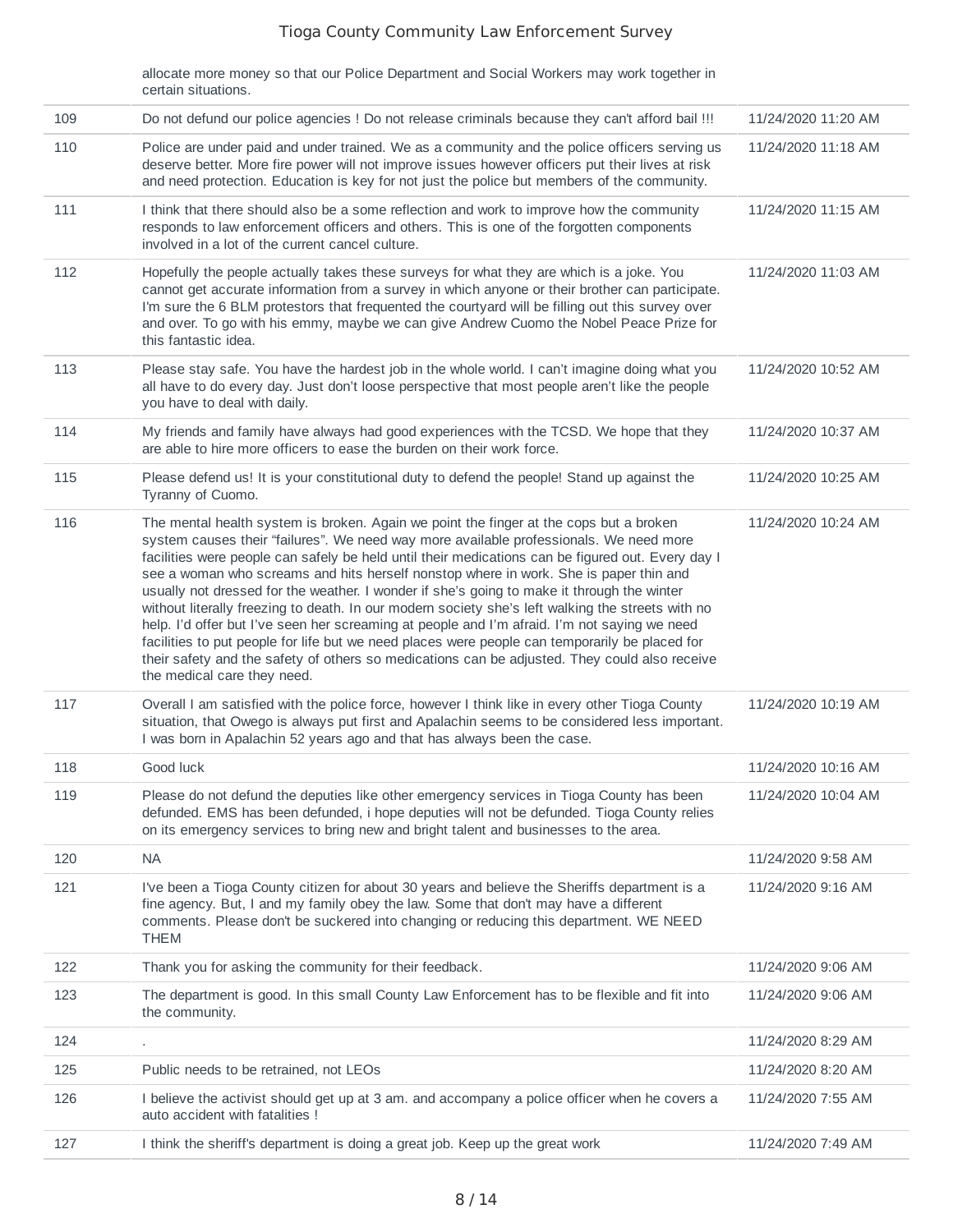| 128 | We must not defund the police                                                                                                                                                                                                                                                                                                                                                                                                                                                                                                                                                                                                                                                         | 11/24/2020 7:44 AM  |
|-----|---------------------------------------------------------------------------------------------------------------------------------------------------------------------------------------------------------------------------------------------------------------------------------------------------------------------------------------------------------------------------------------------------------------------------------------------------------------------------------------------------------------------------------------------------------------------------------------------------------------------------------------------------------------------------------------|---------------------|
| 129 | i think hey do a great job and dont need to be bothered with problems that are far more<br>prevalent in dense cities                                                                                                                                                                                                                                                                                                                                                                                                                                                                                                                                                                  | 11/24/2020 7:38 AM  |
| 130 | I would like to see a police presence in my community. I hardly ever see a patrol on my road.                                                                                                                                                                                                                                                                                                                                                                                                                                                                                                                                                                                         | 11/24/2020 7:30 AM  |
| 131 | ٠                                                                                                                                                                                                                                                                                                                                                                                                                                                                                                                                                                                                                                                                                     | 11/24/2020 7:15 AM  |
| 132 | I have adopted children who are of African American decent. On more than one occasion my<br>son has been stopped by state troopers for unwarranted reasons. This was the state police.                                                                                                                                                                                                                                                                                                                                                                                                                                                                                                | 11/24/2020 6:50 AM  |
| 133 | LE needs to respond to over doses and other "medical" emergenices since the brainchild<br>behind this has decided that EMS training is not needed in this count to save money, people<br>have decided not to join because they don't want to spend an hour driving to take classes.<br>While I think the TCSO does a fantastic job overall with the elected county officials they have<br>to work with. The county leadership along with the stated leadership is the driving force on why<br>I am looking to leave NYS!.                                                                                                                                                             | 11/24/2020 6:24 AM  |
| 134 | I believe using narcan on users repeatedly do they can go overdose again is a waste. You<br>can't help someone who is not willing to help themselves.                                                                                                                                                                                                                                                                                                                                                                                                                                                                                                                                 | 11/24/2020 5:13 AM  |
| 135 | Police officers bust their humps to protect people. They have families and should also focus<br>on deesculating and conflict resolution. They need to go home to their families. Police officers<br>should never feel that they are the enemy that is depicted on Fox News, cnn, or any other<br>news source                                                                                                                                                                                                                                                                                                                                                                          | 11/24/2020 3:12 AM  |
| 136 | The crime has gotten worse and we need more police.                                                                                                                                                                                                                                                                                                                                                                                                                                                                                                                                                                                                                                   | 11/24/2020 12:16 AM |
| 137 | Defunding is to me never the option but it is the new war cry from some groups. How bout we<br>get back to teaching respect for every single person? Mental illness is an issue always has<br>been around and is a very hard issue to deal with. Drug use also big problem all over the<br>country. But I would say to me if parents taught their kids more respect for others instead of<br>looking to confront police it would help. I don't care if your rich or poor, minority or not I don't<br>play identity politics on every issue. Just more two way street where the police handle<br>incidents carefully and also people don't automatically police won't trwat me fairly. | 11/23/2020 11:37 PM |
| 138 | Great job on the survey.                                                                                                                                                                                                                                                                                                                                                                                                                                                                                                                                                                                                                                                              | 11/23/2020 11:18 PM |
| 139 | As a community member, retired police lieutenant, and someone who currently works to<br>transform the crisis response system for a non-profit organization, I would be interested in<br>being a part of this committee if possible.                                                                                                                                                                                                                                                                                                                                                                                                                                                   | 11/23/2020 11:18 PM |
| 140 | I think the Tioga County Sheriffs do a good job with the limited people that they have. I am<br>glad that they exist and appreciate their responses.                                                                                                                                                                                                                                                                                                                                                                                                                                                                                                                                  | 11/23/2020 11:15 PM |
| 141 | <b>Trump 2020</b>                                                                                                                                                                                                                                                                                                                                                                                                                                                                                                                                                                                                                                                                     | 11/23/2020 10:18 PM |
| 142 | I have not had many interactions with law enforcement here and recognize that it makes it hard<br>to fairly evaluate the police. But because I don't notice many issues, I believe they do a good<br>job policing owego. I think in general having additional help when responding to drug overdoses<br>or domestic disputes (such as a social worker, paramedic, counselor, etc) would benefit those<br>situations as police should only be responsible for deescalating a situation, not for solving it.                                                                                                                                                                            | 11/23/2020 10:03 PM |
| 143 | I firmly believe that the Sheriff's Deputy's need to be paid a more comparable salary and<br>benefits. It is drastically more expensive and detrimental to continually lose quality employees<br>to nearby agencies due to lack of pay and benefits. As a taxpayer I am losing out and as a<br>citizen I am getting a diminished service. Any entity that cannot compete will have a lesser<br>product.                                                                                                                                                                                                                                                                               | 11/23/2020 9:43 PM  |
| 144 | none                                                                                                                                                                                                                                                                                                                                                                                                                                                                                                                                                                                                                                                                                  | 11/23/2020 9:35 PM  |
| 145 | I run a business in Tioga County.                                                                                                                                                                                                                                                                                                                                                                                                                                                                                                                                                                                                                                                     | 11/23/2020 8:19 PM  |
| 146 | We need to keep our sheriffs department but can understand wanting someone to accompany<br>them if there is a mental problem.                                                                                                                                                                                                                                                                                                                                                                                                                                                                                                                                                         | 11/23/2020 8:07 PM  |
| 147 | I think dispatch has been very poor, They're obviously good ones but there's a lack of<br>Professionalism and lack of training. I think they need better training and education. I stand for<br>law enforcement, but I do believe in higher standards better training and Especially mental                                                                                                                                                                                                                                                                                                                                                                                           | 11/23/2020 8:04 PM  |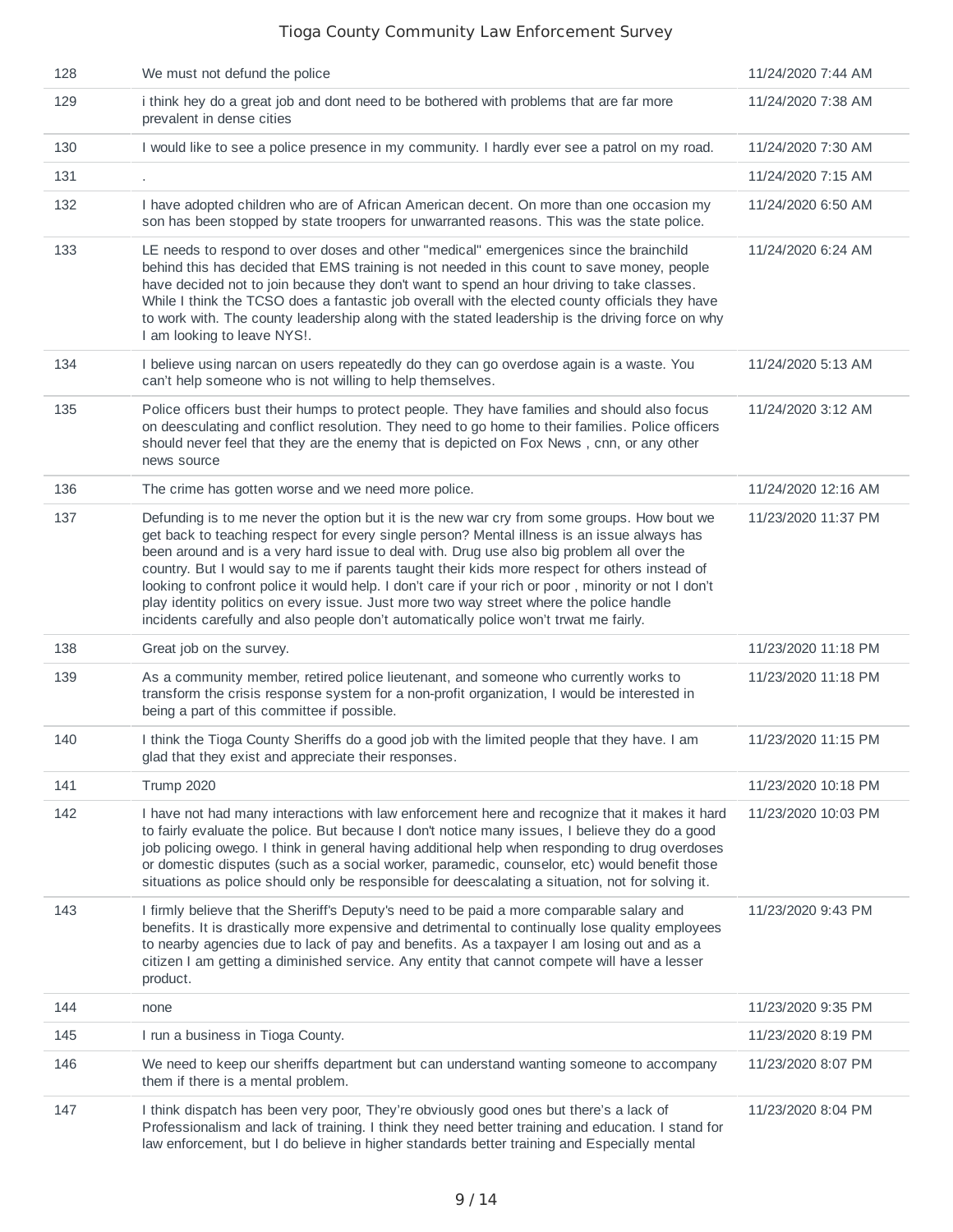health training for the officers. Police officers deal with very difficult situations and I just think that they need a little bit more help on the sidelines.

| 148 | I am happy with the service provided by the tioga county sheriffs department. I wish they<br>investigated family disputes further and punished consistent overdoses more and frequent drug<br>abusers. Those individuals do not deserve to roam where children play. I want to feel safer<br>walking through owego and not feel scared with homeless individuals sitting on corners and<br>bus stops or anywhere around town                                                                                                                                                                                                                                                                                                                                                                                                                           | 11/23/2020 7:56 PM |
|-----|--------------------------------------------------------------------------------------------------------------------------------------------------------------------------------------------------------------------------------------------------------------------------------------------------------------------------------------------------------------------------------------------------------------------------------------------------------------------------------------------------------------------------------------------------------------------------------------------------------------------------------------------------------------------------------------------------------------------------------------------------------------------------------------------------------------------------------------------------------|--------------------|
| 149 | I cannot express enough how deeply disappointed I am with the partisanship of the sheriff.                                                                                                                                                                                                                                                                                                                                                                                                                                                                                                                                                                                                                                                                                                                                                             | 11/23/2020 7:53 PM |
| 150 | Kind of difficult to insure actual citizens of the county are answering when you make those<br>questions optional                                                                                                                                                                                                                                                                                                                                                                                                                                                                                                                                                                                                                                                                                                                                      | 11/23/2020 7:40 PM |
| 151 | Thanks for the opportunity to comment. You know it probably would not be a bad idea to look<br>at the possibility of having a County Sheriff Dept uniformed mental health professional respond<br>with PD to mental health emergencies and serve as the officer in charge with the guys/gals<br>with guns as on-scene backup. EMS would sure like that,.                                                                                                                                                                                                                                                                                                                                                                                                                                                                                               | 11/23/2020 7:25 PM |
| 152 | Our Sheriff department provides excellent service mostly as a result of the stewardship<br>provided by Gary Howard. Sheriff Howard is by far and away the best Sheriff we have ever<br>had.                                                                                                                                                                                                                                                                                                                                                                                                                                                                                                                                                                                                                                                            | 11/23/2020 7:15 PM |
| 153 | Go back to protect and serve not harass and collect that policing has become. And stop<br>militarizing your cops not military.                                                                                                                                                                                                                                                                                                                                                                                                                                                                                                                                                                                                                                                                                                                         | 11/23/2020 7:14 PM |
| 154 | 0                                                                                                                                                                                                                                                                                                                                                                                                                                                                                                                                                                                                                                                                                                                                                                                                                                                      | 11/23/2020 6:32 PM |
| 155 | None                                                                                                                                                                                                                                                                                                                                                                                                                                                                                                                                                                                                                                                                                                                                                                                                                                                   | 11/23/2020 6:29 PM |
| 156 | Inner city issues are not issues in Tioga County                                                                                                                                                                                                                                                                                                                                                                                                                                                                                                                                                                                                                                                                                                                                                                                                       | 11/23/2020 6:25 PM |
| 157 | Thank you for all you do! Despite our one disappointing interaction with the 911 dispatcher, we<br>appreciate you all!                                                                                                                                                                                                                                                                                                                                                                                                                                                                                                                                                                                                                                                                                                                                 | 11/23/2020 6:25 PM |
| 158 | In general I believe US police forces have become too militarized and too demanding and rude<br>when such behavior is not warranted. I get it in the big city officers are always on edge and I<br>get that it's not as bad here as some cities. But it's still an issue.                                                                                                                                                                                                                                                                                                                                                                                                                                                                                                                                                                              | 11/23/2020 6:24 PM |
| 159 | Police need to stop acting like they're somehow better or more important than everyone else.<br>They do NOT deserve more rights or privileges than the average person. Police work for US,<br>not the other way around. They should be caring, compassionate, and happy to help the people<br>around them. Instead they're abrasive, rude, and narcissistic. I think the most important thing<br>that should change about policing in America is the hiring process. Every potential officer<br>should have at least two years of training on how to deal with people and deescalate situations<br>before even being considered. And they should be required to see a licensed counselor for at<br>least six months prior to hiring to determine if their mental state is healthy enough to be<br>handed a weapon and given the authority over others. | 11/23/2020 6:20 PM |
| 160 | I really do like the Tioga County Sheriff department. I appreciate all the hard work that they do<br>and realize that they may be over worked with some of the phone calls that they receive. I just<br>want my town back to how it was. Low crime and low drug use. But all the burden should not<br>be put on them alone.                                                                                                                                                                                                                                                                                                                                                                                                                                                                                                                            | 11/23/2020 5:42 PM |
| 161 | Please do not lessen the effectiveness of our sheriff's officers. They do an excellent job given<br>what they have and rules they must follow.                                                                                                                                                                                                                                                                                                                                                                                                                                                                                                                                                                                                                                                                                                         | 11/23/2020 5:27 PM |
| 162 | I appreciate the opportunity to be provide input on this important issue.                                                                                                                                                                                                                                                                                                                                                                                                                                                                                                                                                                                                                                                                                                                                                                              | 11/23/2020 5:20 PM |
| 163 | Mental health management is important. Difficult to manage and there is never enough training.<br>We need to support mental health in this community especially given this past year                                                                                                                                                                                                                                                                                                                                                                                                                                                                                                                                                                                                                                                                   | 11/23/2020 5:18 PM |
| 164 | I see no outreach to the community by the Sheriff's Dept. There was no communications<br>regarding department policy in the wake of national police brutality issues. Shame on you.                                                                                                                                                                                                                                                                                                                                                                                                                                                                                                                                                                                                                                                                    | 11/23/2020 5:11 PM |
| 165 | n/a                                                                                                                                                                                                                                                                                                                                                                                                                                                                                                                                                                                                                                                                                                                                                                                                                                                    | 11/23/2020 4:39 PM |
| 166 | I greatly appreciate all the men and women of the Tioga county sheriffs department. Keep up<br>the great work!!                                                                                                                                                                                                                                                                                                                                                                                                                                                                                                                                                                                                                                                                                                                                        | 11/23/2020 4:37 PM |
| 167 | appreciate all that the Sheriff's Dept. and ALL law enforcement officers do to keep our                                                                                                                                                                                                                                                                                                                                                                                                                                                                                                                                                                                                                                                                                                                                                                | 11/23/2020 4:31 PM |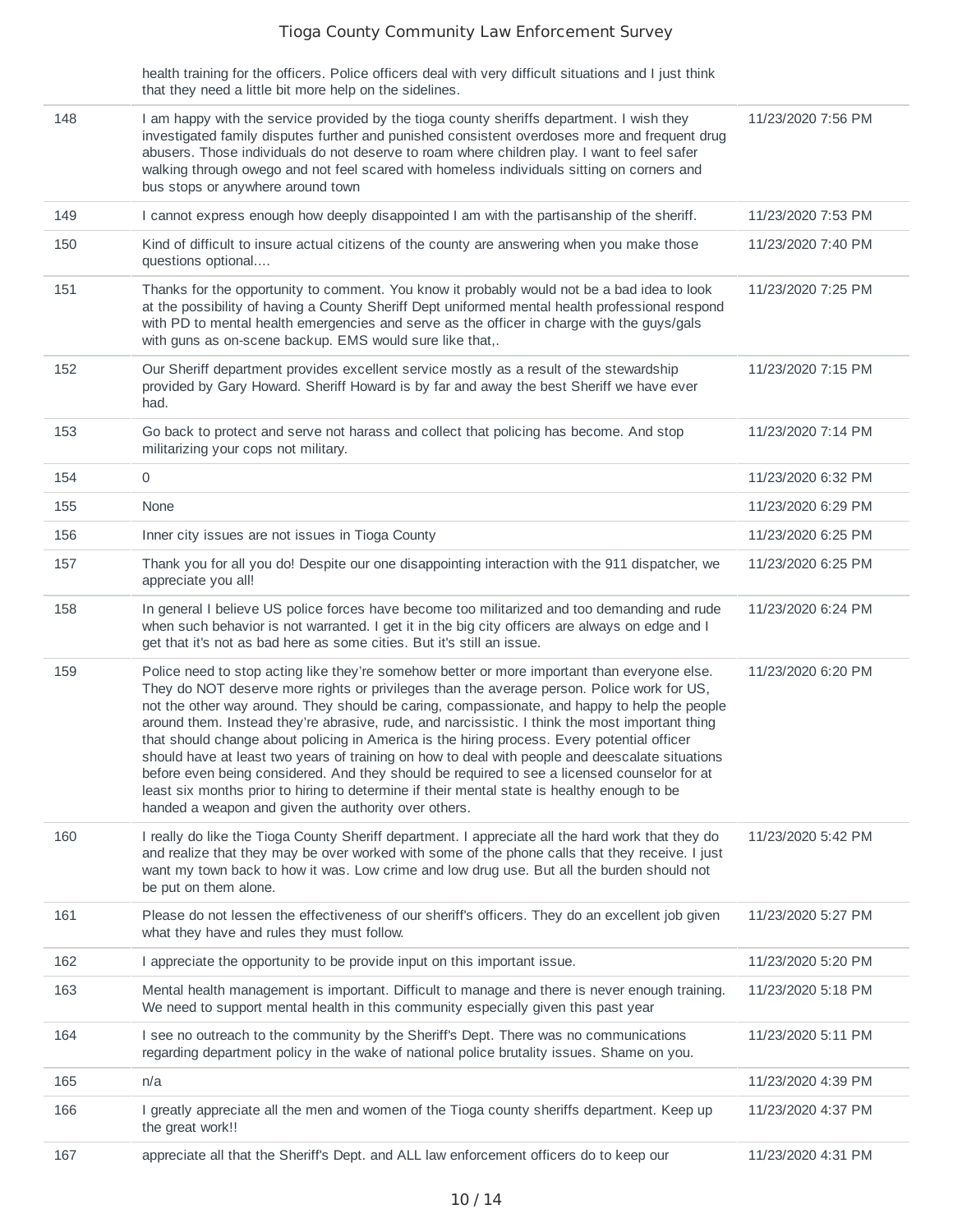|     | community safe                                                                                                                                                                                                                                                                                                                                                                                                                                                                                                                                                                                                                                                                                                                                                                                                                                                                                                                                                                                                                                                                                                                                                              |                     |
|-----|-----------------------------------------------------------------------------------------------------------------------------------------------------------------------------------------------------------------------------------------------------------------------------------------------------------------------------------------------------------------------------------------------------------------------------------------------------------------------------------------------------------------------------------------------------------------------------------------------------------------------------------------------------------------------------------------------------------------------------------------------------------------------------------------------------------------------------------------------------------------------------------------------------------------------------------------------------------------------------------------------------------------------------------------------------------------------------------------------------------------------------------------------------------------------------|---------------------|
| 168 | I would very much like to see police reform in our county and hope this is taken seriously. Our<br>force isn't as big as in larger cities, and I think collaboration with mental health professionals in<br>particular would ease the burden on our officers. I do not think that our officers should respond<br>to mental health crises or drug overdoses; those are much better handled by mental health and<br>medical professionals. I love our county, but I think we can be better.                                                                                                                                                                                                                                                                                                                                                                                                                                                                                                                                                                                                                                                                                   | 11/23/2020 4:00 PM  |
| 169 | I fully support Tioga County LEOs. Defunding them is outrageous and a terrible idea.                                                                                                                                                                                                                                                                                                                                                                                                                                                                                                                                                                                                                                                                                                                                                                                                                                                                                                                                                                                                                                                                                        | 11/23/2020 3:47 PM  |
| 170 | Thank you                                                                                                                                                                                                                                                                                                                                                                                                                                                                                                                                                                                                                                                                                                                                                                                                                                                                                                                                                                                                                                                                                                                                                                   | 11/23/2020 3:24 PM  |
| 171 | I would like to see local support for measures such as funding for partnering social workers<br>with officers to answer calls that come in due to mental health or addiction issues. Not all<br>departments are funded equally, and I get that. But in 2016 the Police Executive Research<br>Forum released a survey that found that law enforcement agencies spend a median of 58<br>hours on training for recruits on how to use a gun and 49 hours on defensive tactics, but they<br>spend about only eight hours on de-escalation and crisis intervention. That ratio could be more<br>balanced. I would also like to see local (and publicly visible) solidarity with the national efforts<br>of measures to ban and criminalize the use of chokeholds, requiring state troopers to wear<br>body cameras, and the repeal of civil rights law 50-A, which many police forces and local<br>governments used to shield police disciplinary records from the public. Our local branch is still<br>part of a nationwide institution that has massive issues with equity and injustice. Meaningful<br>change and accountability starts at the local level. We can do better. | 11/23/2020 2:50 PM  |
| 172 | Mental Health Professional and a First Responder (EMT's) in tandem SHOULD be a first option<br>call to get a responder for help. This team based on their assessment then would call out the<br>Sheriffs Dept. This would be on the person @911 taking the call to do triage of the situation to<br>know if more than health or medical care is needednot exclusive to Sheriff or Medical care to<br>resolve                                                                                                                                                                                                                                                                                                                                                                                                                                                                                                                                                                                                                                                                                                                                                                | 11/23/2020 2:48 PM  |
| 173 | My gut reaction upon seeing police officers should not be anxiety and fear, work on that and<br>we'll be good.                                                                                                                                                                                                                                                                                                                                                                                                                                                                                                                                                                                                                                                                                                                                                                                                                                                                                                                                                                                                                                                              | 11/23/2020 2:20 PM  |
| 174 | A separate agency with non-uniformed, unarmed, appropriately trained representatives, should<br>be the primary respondents for 911 calls involving family conflicts, psychological crises, drugs<br>and alcohol. Only if there is a credible threat of violence should an armed officer be present,<br>and that in a back-up capacity.                                                                                                                                                                                                                                                                                                                                                                                                                                                                                                                                                                                                                                                                                                                                                                                                                                      | 11/23/2020 2:08 PM  |
| 175 | My gut reaction upon seeing police officers should not be anxiety and fear, work on that and<br>we'll be good.                                                                                                                                                                                                                                                                                                                                                                                                                                                                                                                                                                                                                                                                                                                                                                                                                                                                                                                                                                                                                                                              | 11/23/2020 1:48 PM  |
| 176 | As long as they don't illegally enforce covid mandates I'm fine                                                                                                                                                                                                                                                                                                                                                                                                                                                                                                                                                                                                                                                                                                                                                                                                                                                                                                                                                                                                                                                                                                             | 11/23/2020 1:20 PM  |
| 177 | X                                                                                                                                                                                                                                                                                                                                                                                                                                                                                                                                                                                                                                                                                                                                                                                                                                                                                                                                                                                                                                                                                                                                                                           | 11/23/2020 12:57 PM |
| 178 | Local governments need to support local law enforcement. They have an impossible job and<br>are over-worked/under-paid. Local departments need more funding for additional officers and<br>additional training/support for those officers.                                                                                                                                                                                                                                                                                                                                                                                                                                                                                                                                                                                                                                                                                                                                                                                                                                                                                                                                  | 11/23/2020 12:32 PM |
| 179 | Again, I'll reiterate I believe our police are excellent. But I have serious concerns about how<br>any laws, like not being allowed to video police interactions or being forced to stand back 20 ft<br>or be charged with a felony will effect those who are repeated victims of their police. We<br>wouldn't know about George Floyd if that law existed when he was murdered. If the police<br>aren't doing anything wrong, they have no reason to fear bystanders recording their<br>movements.                                                                                                                                                                                                                                                                                                                                                                                                                                                                                                                                                                                                                                                                         | 11/23/2020 10:52 AM |
| 180 | stay safe                                                                                                                                                                                                                                                                                                                                                                                                                                                                                                                                                                                                                                                                                                                                                                                                                                                                                                                                                                                                                                                                                                                                                                   | 11/23/2020 9:12 AM  |
| 181 | Removing the police is a ridiculous idea. Defending the police is ridiculous. Retraining should<br>be done, but I fully believe that the police department needs hired mental health professionals<br>to assist with calls, because police officers don't know how to handle mental heath crisis' with<br>people. They do the best they can, but they're not professionals with mental health.                                                                                                                                                                                                                                                                                                                                                                                                                                                                                                                                                                                                                                                                                                                                                                              | 11/23/2020 9:07 AM  |
| 182 | No                                                                                                                                                                                                                                                                                                                                                                                                                                                                                                                                                                                                                                                                                                                                                                                                                                                                                                                                                                                                                                                                                                                                                                          | 11/23/2020 9:03 AM  |
| 183 | ACCORD would be happy to partner with Tioga Co Sheriffs and to provide constructive<br>communication or conflict resolution training                                                                                                                                                                                                                                                                                                                                                                                                                                                                                                                                                                                                                                                                                                                                                                                                                                                                                                                                                                                                                                        | 11/23/2020 9:00 AM  |
| 184 | Not everyone in Tioga County is a blue collar conservative. Those who aren't shouldn't be                                                                                                                                                                                                                                                                                                                                                                                                                                                                                                                                                                                                                                                                                                                                                                                                                                                                                                                                                                                                                                                                                   | 11/23/2020 7:56 AM  |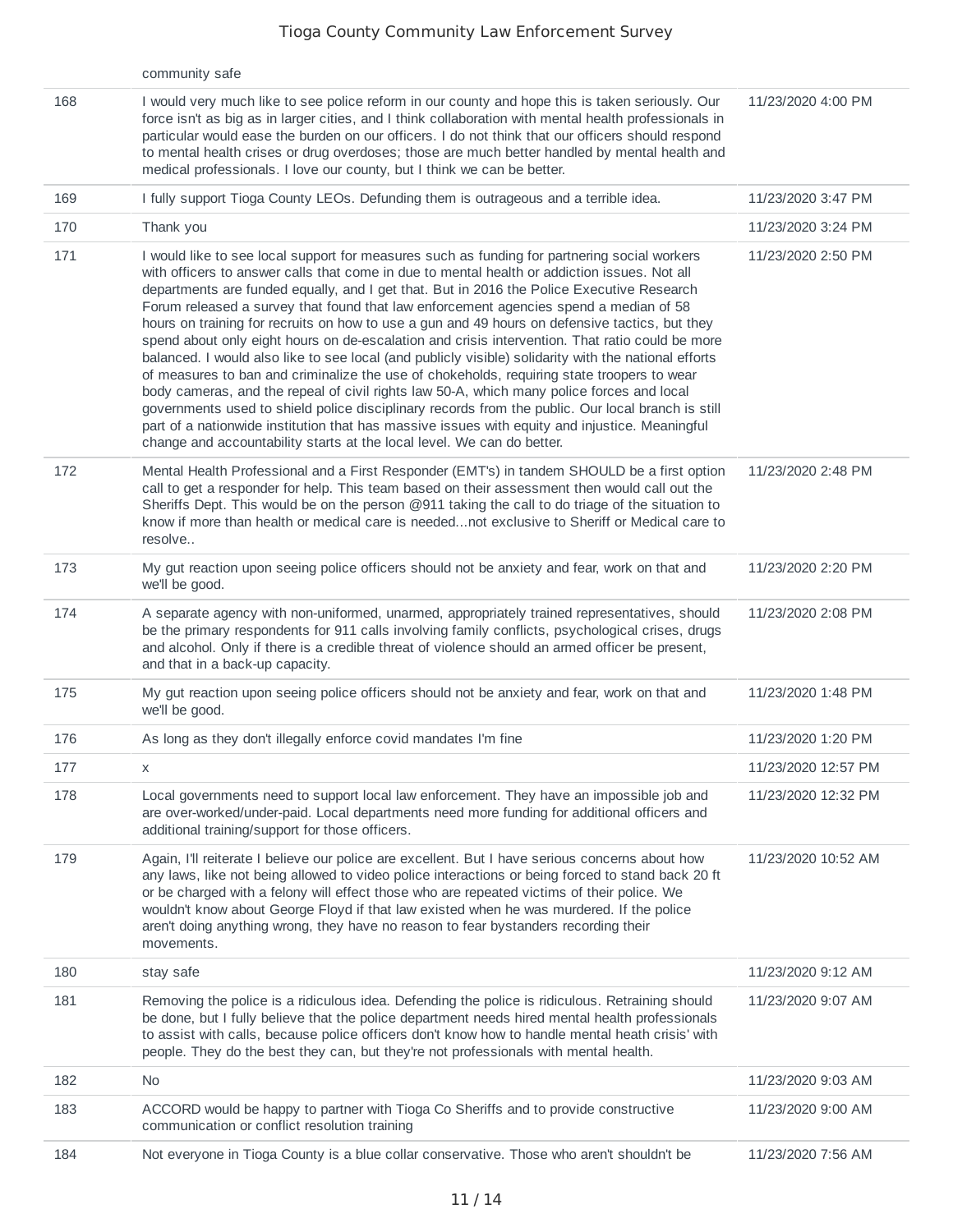|     | treated with disdain because they dont go hunting, fishing, or shooting with any members of<br>the sheriff's department.                                                                                                                                                                                                                                                                                                                                                                                                                                                                                                                                                                                                                                                                                                                                                                                                                                   |                     |
|-----|------------------------------------------------------------------------------------------------------------------------------------------------------------------------------------------------------------------------------------------------------------------------------------------------------------------------------------------------------------------------------------------------------------------------------------------------------------------------------------------------------------------------------------------------------------------------------------------------------------------------------------------------------------------------------------------------------------------------------------------------------------------------------------------------------------------------------------------------------------------------------------------------------------------------------------------------------------|---------------------|
| 185 | I have dealt with sheriff's 5 times in last 10 years. Twice my mailbox was vandalized, once a<br>traveling construction company wanted to fix my driveway (I wanted to make sure they weren't<br>scammers) and Ithen I had a headlight out, the last was 10 years ago, I was stopped for<br>speeding. The officer was practically screaming at me about my speed, he was agitated. I had<br>my dog in the car and she was softly growling. I do not have an anger toward the officer. When<br>I explained what happened he calmed down. Actually it wasn't 10 years ago it was 12 years<br>ago.                                                                                                                                                                                                                                                                                                                                                            | 11/23/2020 1:48 AM  |
| 186 | I've been teaching communication skills, conflict resolution, and emotional intelligence skills<br>for more than 25 years. I could give seminars, work with individual, etc. EQSolutionsU2.com<br>Thank you for listening.                                                                                                                                                                                                                                                                                                                                                                                                                                                                                                                                                                                                                                                                                                                                 | 11/22/2020 10:38 PM |
| 187 | I would love to see more respect given to the men and women of the Tioga Country sheriffs<br>Department who risk their lives to protect us citizens of Tioga County!!!                                                                                                                                                                                                                                                                                                                                                                                                                                                                                                                                                                                                                                                                                                                                                                                     | 11/22/2020 2:33 PM  |
| 188 | Keep up the good job.                                                                                                                                                                                                                                                                                                                                                                                                                                                                                                                                                                                                                                                                                                                                                                                                                                                                                                                                      | 11/22/2020 8:11 AM  |
| 189 | I believe if there are in cuts in budget it should be at higher level such as those in the DA's<br>office. The officials in these positions don't seem to have the best judgement or more towards<br>favoritism of who you know. They themselves try to intimidate and exhibit borderline extortion<br>when negotiating minor offenses such as non moving violations. In addition any government<br>official that believes there should be a cut in our front line of law and enforcement is out of<br>touch with reality. George Floyd was a criminal, I don't condone the actions by the officer but<br>if there is a presence of law enforcement and a good relationship with the community crime<br>rates should go down. The riff raft will not want to settle in a community where they know there<br>actions will have consequences. Our community needs to crack down on the drug issues and<br>other items related such as burglary.              | 11/22/2020 7:56 AM  |
| 190 | We need to keep the Sherriffs department in tioga county.                                                                                                                                                                                                                                                                                                                                                                                                                                                                                                                                                                                                                                                                                                                                                                                                                                                                                                  | 11/21/2020 4:20 PM  |
| 191 | Law enforcement needs to be able to retain their authority and respect within the community.                                                                                                                                                                                                                                                                                                                                                                                                                                                                                                                                                                                                                                                                                                                                                                                                                                                               | 11/21/2020 10:33 AM |
| 192 | I believe that law enforcement is very important to our community and country                                                                                                                                                                                                                                                                                                                                                                                                                                                                                                                                                                                                                                                                                                                                                                                                                                                                              | 11/21/2020 10:19 AM |
| 193 | <b>NA</b>                                                                                                                                                                                                                                                                                                                                                                                                                                                                                                                                                                                                                                                                                                                                                                                                                                                                                                                                                  | 11/21/2020 9:30 AM  |
| 194 | I have had the privilege of having some very awesome police officers lately but being told they<br>really can not help anyone like they should because of our govenor pisses me right off, like<br>really our cops didnt murder a African American man why are they paying the price for crimes<br>a different county committed. The only protection we have or should I say had. Someone<br>better do something or were going to have a lot more issues then you all know off.                                                                                                                                                                                                                                                                                                                                                                                                                                                                            | 11/21/2020 9:15 AM  |
| 195 | In the current times we live in, emphasis should be to build a strong police force, not decrease<br>funding. People want to feel safe, less police presence does not accomplish this. Police are<br>not the bad guys.                                                                                                                                                                                                                                                                                                                                                                                                                                                                                                                                                                                                                                                                                                                                      | 11/21/2020 7:36 AM  |
| 196 | Fuck Cuomo                                                                                                                                                                                                                                                                                                                                                                                                                                                                                                                                                                                                                                                                                                                                                                                                                                                                                                                                                 | 11/21/2020 7:30 AM  |
| 197 | Keep doing the wonderful job that you do !                                                                                                                                                                                                                                                                                                                                                                                                                                                                                                                                                                                                                                                                                                                                                                                                                                                                                                                 | 11/21/2020 6:58 AM  |
| 198 | I believe that our bail reform was ridiculous and now they want funding taken away from the<br>police departments I agree we have some bad cops just as you have good but you also have a<br>lot of bad people out there and I know by less officers patrolling means more crimes with the<br>bail reform you have the same criminals using our justice department like a revolving door and<br>laughing at the government i have a brother who has severe mental and drug abuse problems a<br>danger to himself explosive in public and we have not been able to make him get help he just<br>gets released from jail when he gets in trouble from charges from burglary to harassment<br>domestic violence and he refuses meds or treatment so when you have an officer that gets a<br>call on a person in this state of mind and on drugs what are they to do my prayers are with<br>you all and I thank you for putting your life on the line for mine | 11/20/2020 5:52 PM  |
| 199 | I believe "defund the school districts" should be a rallying cry. They continually provide less<br>services but demand more money. School taxes are breaking the fiscal backs of the residents<br>of New York. I believe teacher's wages should be tied to the wages of other workers that fall<br>within their district. Also, I believe a tax credit for people forced to stay home to educate their<br>children during this pandemic should be evaluated. I have more respect for the police in my                                                                                                                                                                                                                                                                                                                                                                                                                                                      | 11/20/2020 3:32 PM  |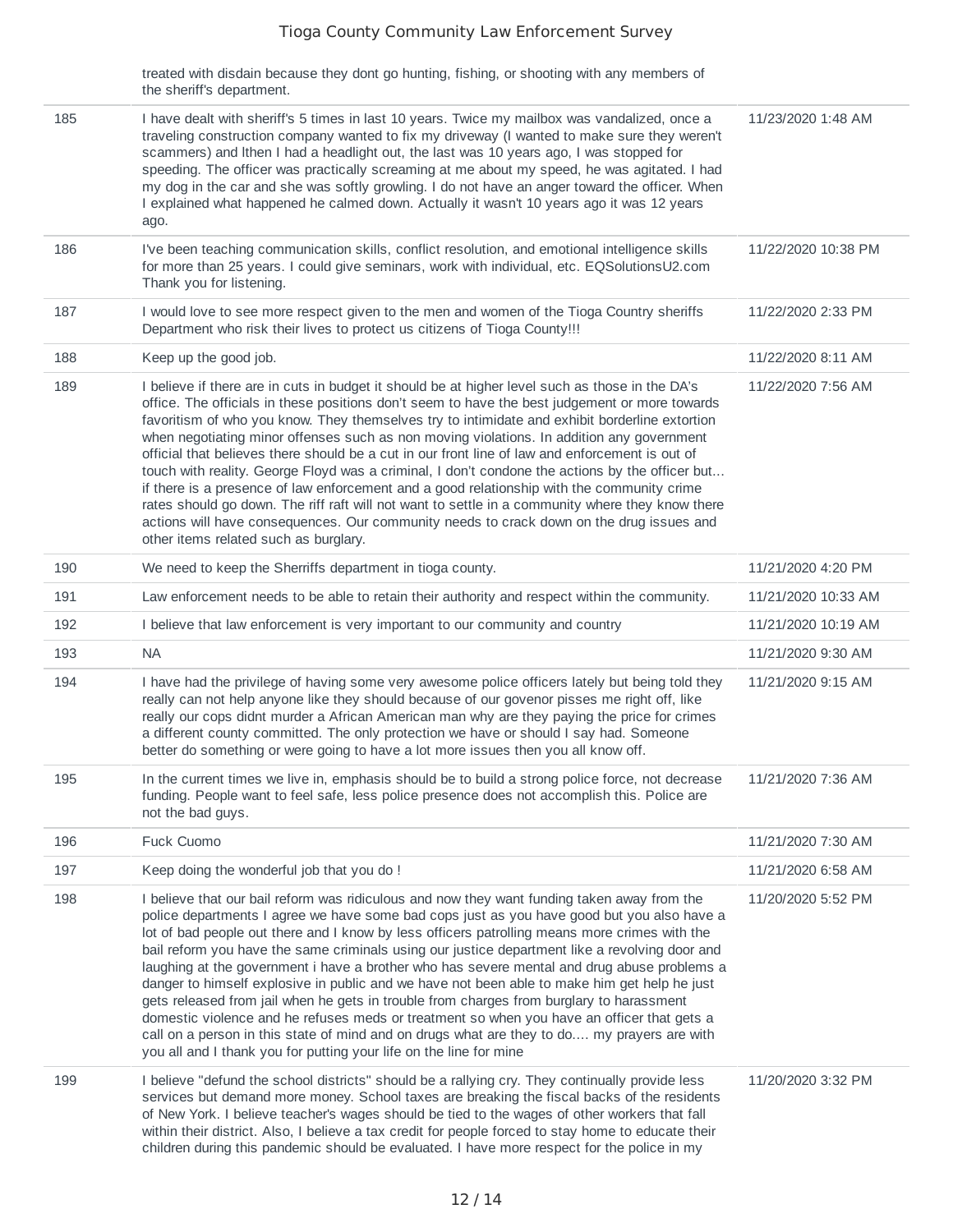|     | County than the teachers within it. Why can't New York school districts organize similar to<br>Sheriff Department's in that they are organized by county. I think a big savings would be<br>realized in the administration part of the schooling. Thank you for your time and concern.                                                                                                                                                                                                                                                                                                                                                                                                                                                                                                                                                                                                                                                                                                                                                                                                      |                     |
|-----|---------------------------------------------------------------------------------------------------------------------------------------------------------------------------------------------------------------------------------------------------------------------------------------------------------------------------------------------------------------------------------------------------------------------------------------------------------------------------------------------------------------------------------------------------------------------------------------------------------------------------------------------------------------------------------------------------------------------------------------------------------------------------------------------------------------------------------------------------------------------------------------------------------------------------------------------------------------------------------------------------------------------------------------------------------------------------------------------|---------------------|
| 200 | I think this mandate laid down by the Governor is a knee jerk reaction to problem that doesn't<br>exist.                                                                                                                                                                                                                                                                                                                                                                                                                                                                                                                                                                                                                                                                                                                                                                                                                                                                                                                                                                                    | 11/20/2020 3:29 PM  |
| 201 | They do a great job, please don't start sending unarmed social workers into dangerous<br>situation or whatever nonsense has become popular these days.                                                                                                                                                                                                                                                                                                                                                                                                                                                                                                                                                                                                                                                                                                                                                                                                                                                                                                                                      | 11/20/2020 12:22 PM |
| 202 | I do not support the current mind set of police being an evil or punishing element that need<br>disbanded or de-funded. I believe on a whole in Tioga County that all of our officers try hard to<br>be good officers and community minded. As someone who had a brother with mental problems<br>due to Epsolpsy I know how hard it can be to deal with someone who may not understand what<br>they are doing it would be good for our officers to to have more training in this field but<br>remember each person with mental problems can behave differently depending on the<br>stimulus. But the public needs to understand that these officers are trained to not only defend<br>the public from danger but also each other and themselves. I feel that our police in general<br>handle themselves in a professional way and I for one feel sorry for the officers who are trying<br>to do their jobs and are being linked to the few bad ones in their profession and we have that in<br>ANY profession.                                                                              | 11/20/2020 11:45 AM |
| 203 | i THINK WE NEED TO VOTE IN A NEW SHERIFF NEXt year, and retrain the officers, and 911<br>operators.                                                                                                                                                                                                                                                                                                                                                                                                                                                                                                                                                                                                                                                                                                                                                                                                                                                                                                                                                                                         | 11/20/2020 11:27 AM |
| 204 | I have nothing further to comment on.                                                                                                                                                                                                                                                                                                                                                                                                                                                                                                                                                                                                                                                                                                                                                                                                                                                                                                                                                                                                                                                       | 11/20/2020 10:31 AM |
| 205 | Fuck Cuomo                                                                                                                                                                                                                                                                                                                                                                                                                                                                                                                                                                                                                                                                                                                                                                                                                                                                                                                                                                                                                                                                                  | 11/20/2020 10:19 AM |
| 206 | $\cdots$                                                                                                                                                                                                                                                                                                                                                                                                                                                                                                                                                                                                                                                                                                                                                                                                                                                                                                                                                                                                                                                                                    | 11/20/2020 10:05 AM |
| 207 | thank you for participating in the reform process                                                                                                                                                                                                                                                                                                                                                                                                                                                                                                                                                                                                                                                                                                                                                                                                                                                                                                                                                                                                                                           | 11/20/2020 9:53 AM  |
| 208 | Cuomo is a fascist dictator and is hand cuffing our police. Biden will only make it worse and<br>people will get hurt only because they are a police officer and for no other reason                                                                                                                                                                                                                                                                                                                                                                                                                                                                                                                                                                                                                                                                                                                                                                                                                                                                                                        | 11/20/2020 9:27 AM  |
| 209 | Governor Cuomo needs to mind his own business. Law enforcement here in Tioga county is<br>doing just fine.                                                                                                                                                                                                                                                                                                                                                                                                                                                                                                                                                                                                                                                                                                                                                                                                                                                                                                                                                                                  | 11/20/2020 9:00 AM  |
| 210 | Na                                                                                                                                                                                                                                                                                                                                                                                                                                                                                                                                                                                                                                                                                                                                                                                                                                                                                                                                                                                                                                                                                          | 11/19/2020 11:06 PM |
| 211 | Mandatory body cameras should be in place if not already, protects the officer(s) and tax<br>payers while also providing best possible corroborating evidence. Steep penalties should be in<br>place for failure to use body-cams. Never had a bad experience with local enforcement nor<br>have I ever given them reason to do so, but cameras would be an un-biased observer keeping<br>everyone accountable. We support our police but we can always do better.                                                                                                                                                                                                                                                                                                                                                                                                                                                                                                                                                                                                                          | 11/19/2020 10:52 PM |
| 212 | The new skill they have learned to work with people with different disabilities and personal<br>issues has greatly been a big help to our community!                                                                                                                                                                                                                                                                                                                                                                                                                                                                                                                                                                                                                                                                                                                                                                                                                                                                                                                                        | 11/19/2020 9:19 PM  |
| 213 | I believe the police do a good job, however you should always strive for improvement, and<br>make sure to provide the most good to the entire community.                                                                                                                                                                                                                                                                                                                                                                                                                                                                                                                                                                                                                                                                                                                                                                                                                                                                                                                                    | 11/19/2020 9:16 PM  |
| 214 | I have had no interactions with the Tioga County Sheriffs in the fifteen years I have lived in<br>Tioga Country. With this lack of exposure to the department, it is hard to answer some of these<br>questions. Currently, the police have a very difficult job. What I would expect from Law<br>Enforcement is that they treat everyone respectfully especially if/when they are being<br>disrespected. Trust starts with building relationships within the community such as having<br>community events like car seat checks, tables set up at different establishments throughout<br>the community to get to talk with the residents in an open candid setting. These provide<br>opportunities for the community to "Get to know your Sheriffs", maybe even feature short<br>articles in a local Tioga county newspaper highlighting a different sheriff each month. The<br>more positive interactions like this the community has with the police seems, it seems to me<br>will help build trust in situations where the sheriffs need to take control for the safety of the<br>public. | 11/19/2020 9:13 PM  |
| 215 | Given today's environment I think the Deputies do a good job. I do not envy them one bit.<br>Fortunately I don't see ALOT of the same issues around here that we are seeing nationally.                                                                                                                                                                                                                                                                                                                                                                                                                                                                                                                                                                                                                                                                                                                                                                                                                                                                                                     | 11/19/2020 9:13 PM  |
| 216 | I have not had much to do with law enforcement therefore I could not give answers to some                                                                                                                                                                                                                                                                                                                                                                                                                                                                                                                                                                                                                                                                                                                                                                                                                                                                                                                                                                                                   | 11/19/2020 8:52 PM  |